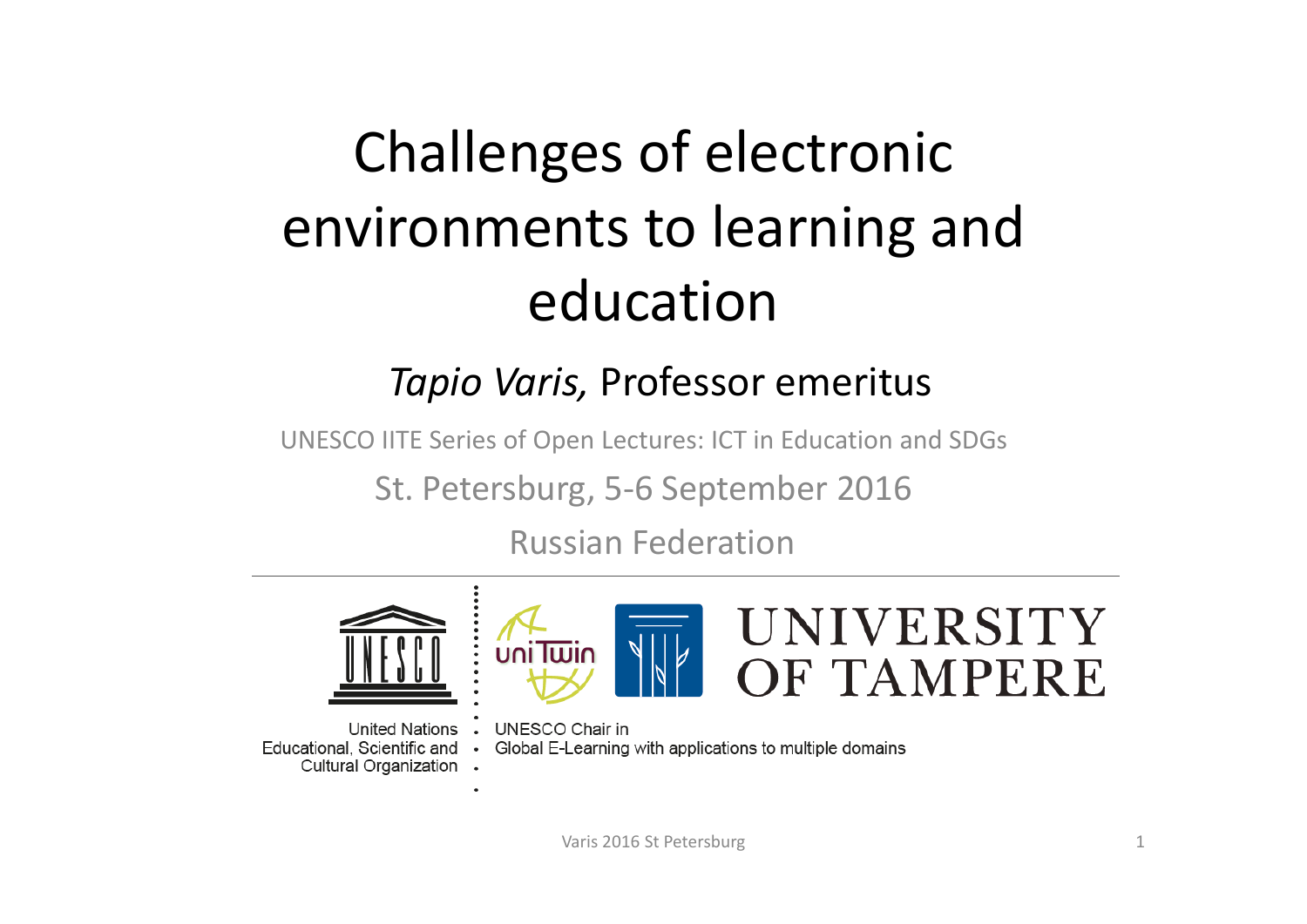## CHALLENGES OF CIVILIZATIONS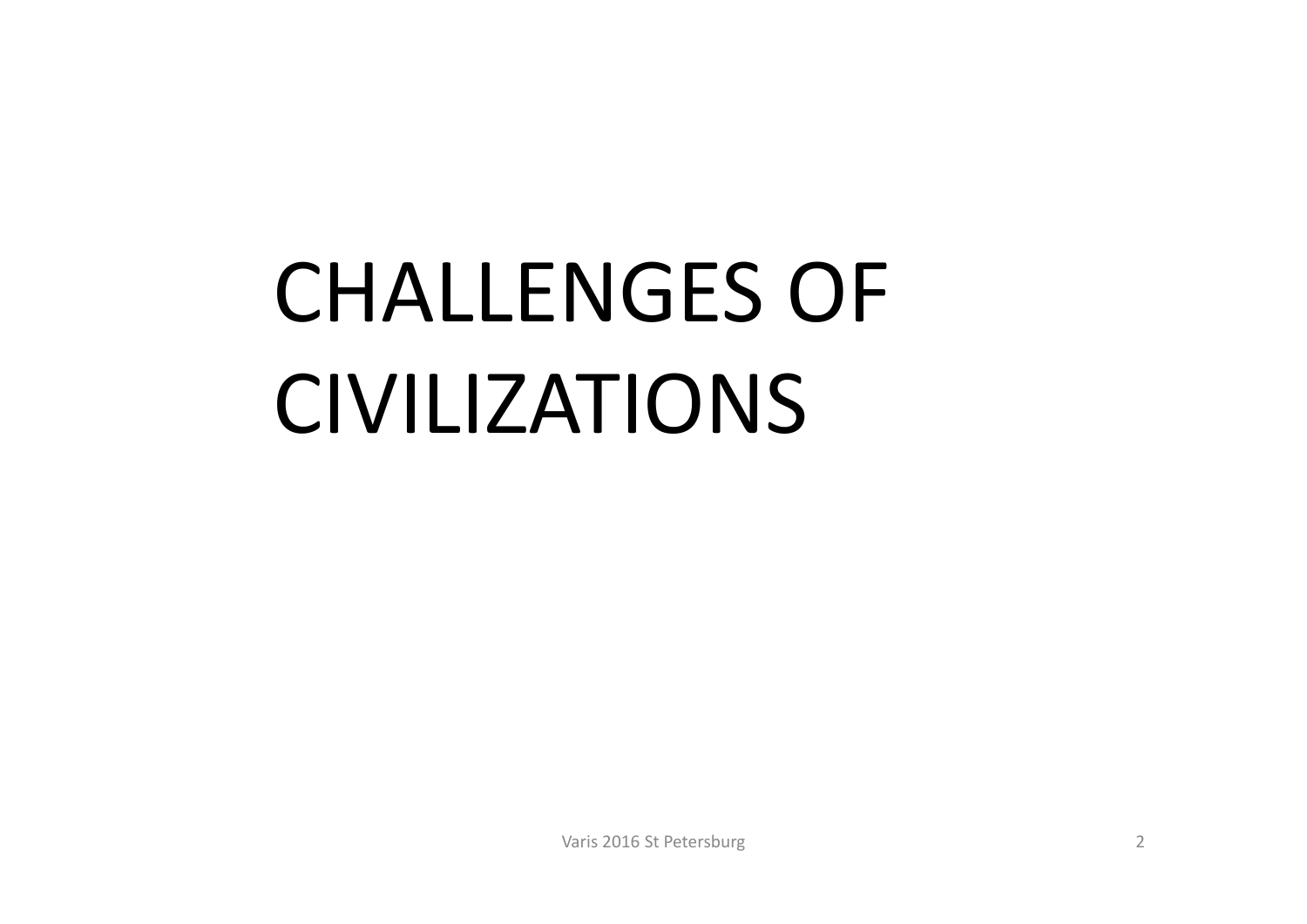*http://unesdoc.unesco.org/images/00 22/002273/227336E.pdf*

- *"the changing requirements in the type and level of knowledge, skills and competencies for today's knowledge ‐based economies and the insufficient opportunities to access higher levels of learning, including for the acquisition of knowledge and skills on ICT ('e ‐literacy'), especially in developing/low income countries, are resulting in a knowledge divide, with major economic and employment consequences in today's mainly technology ‐driven world."*
- UNESCO Position Paper on Education Post ‐2015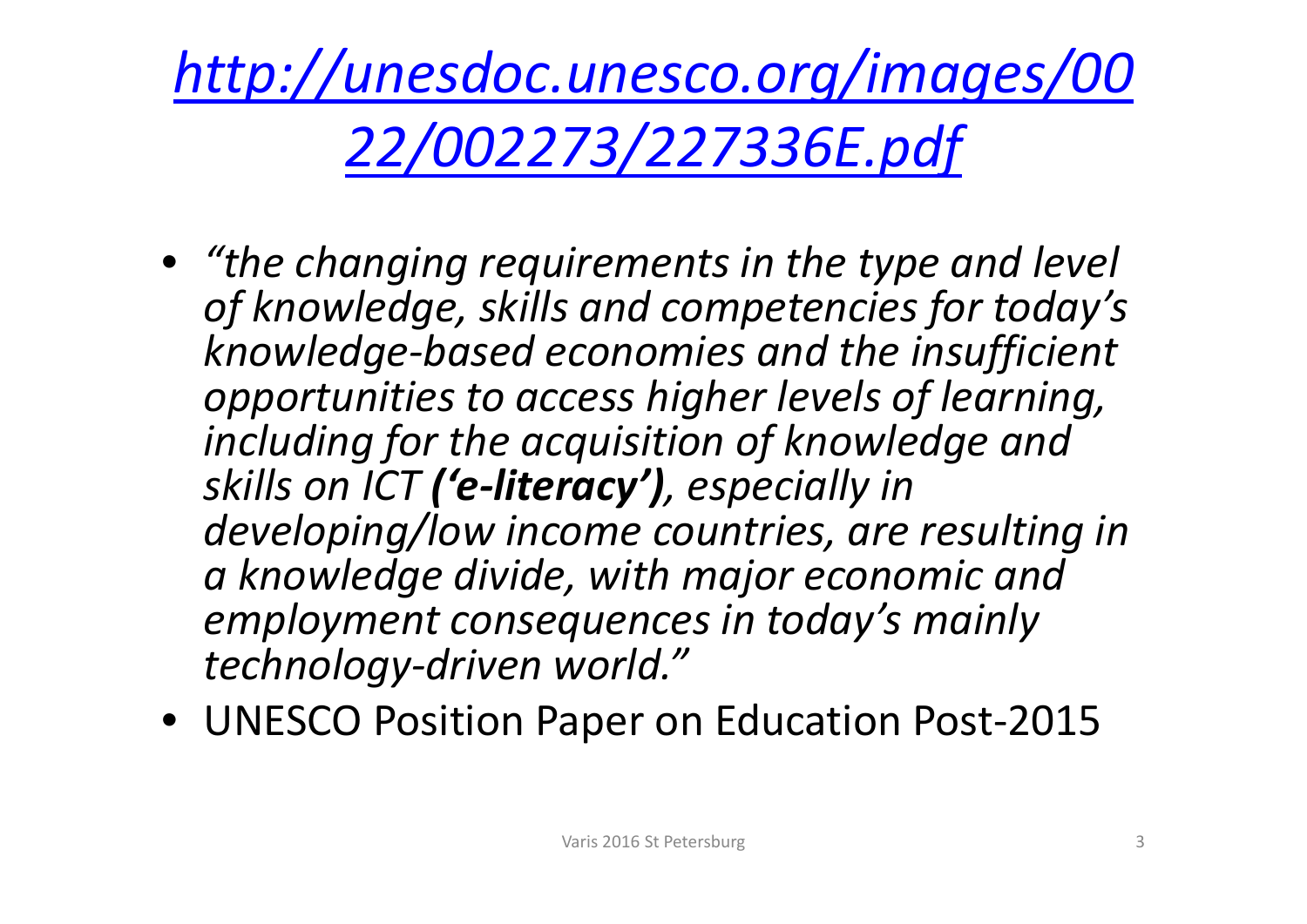### https://www.infodev.org/infodev ‐files/resource/InfodevDocuments\_154 .pdf

• "It is generally believed that ICTs can empower teachers and learners, promote change and foster the development of '21st century skills´, but data to support these beliefs are still limited"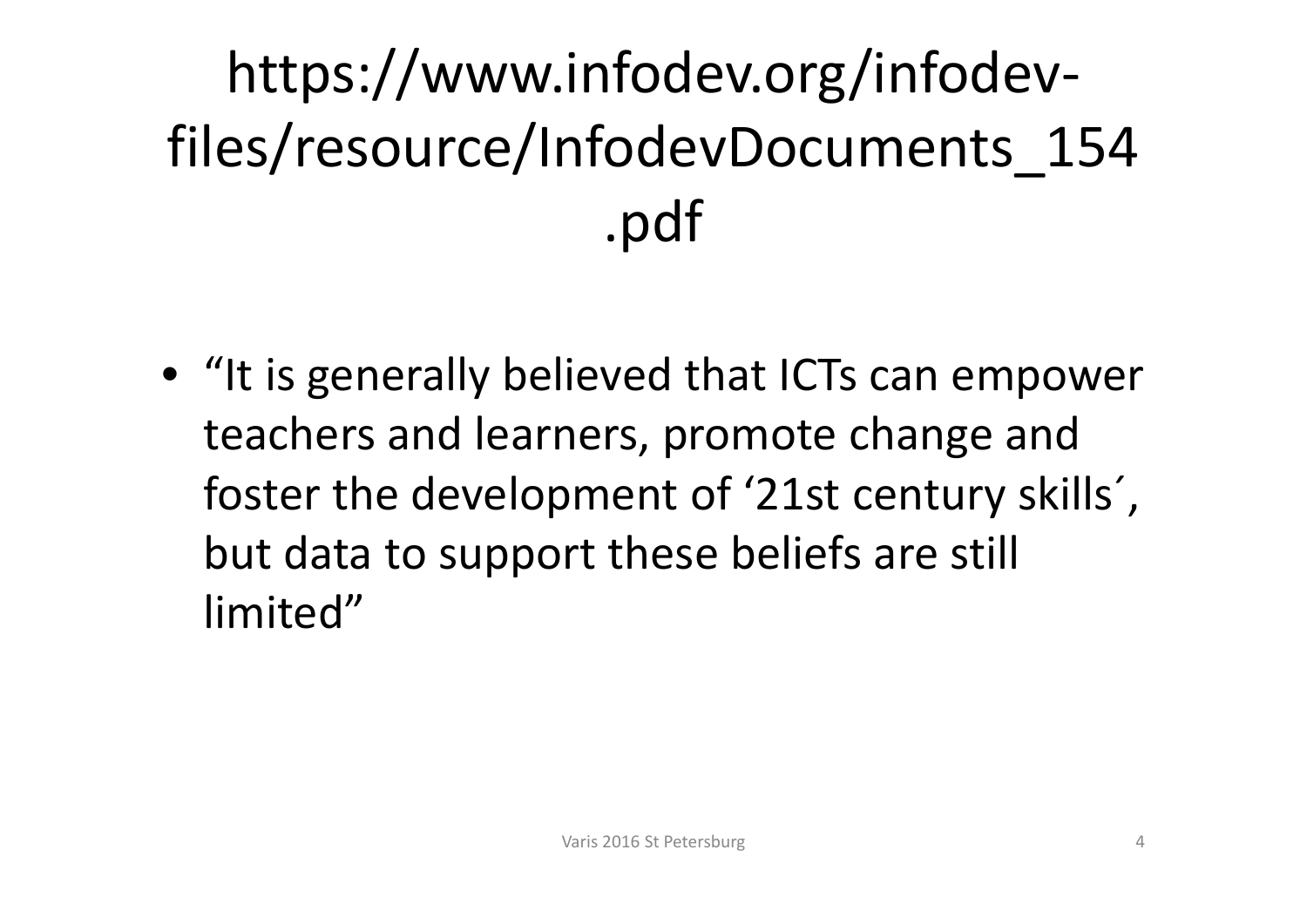### CIVILIZATIONS, TECHNOLOGY AND LITERACIES

- Can we speak of global civilization? What is the role of the media in global education and in cultural diversities? The question of the world order and the trend towards global civilization has inspired scholars, communicators, educators and spiritual leaders to answer questions on how the world works
- Smart machines and artificial intelligence vs **human personalities**
- Real life learning network learning
- Challenges of New Humanism and Noosphere to information technology in education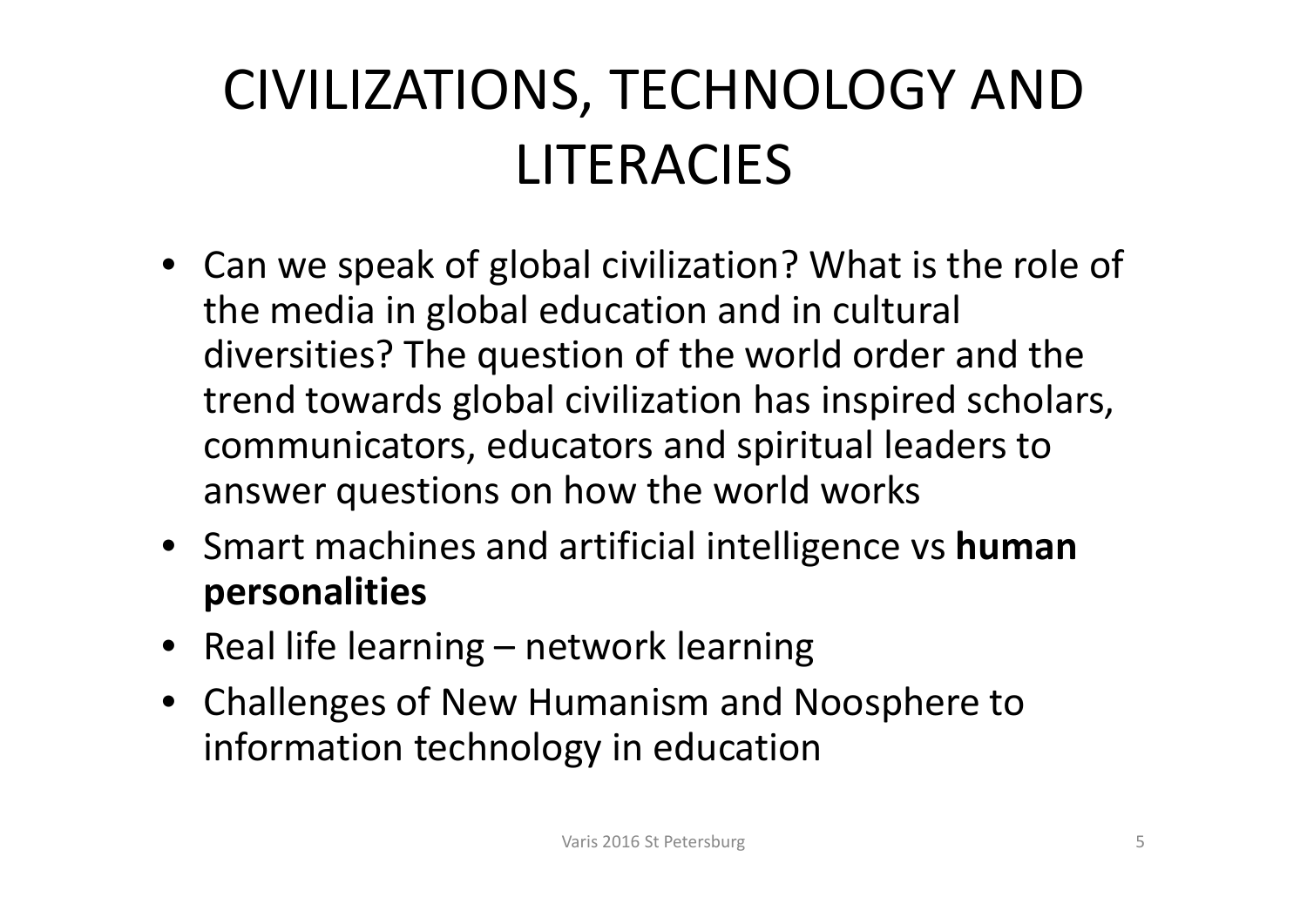### "Open Education" Noosphere development, Noosphere education (Natalia V. Maslova) Collective intelligence

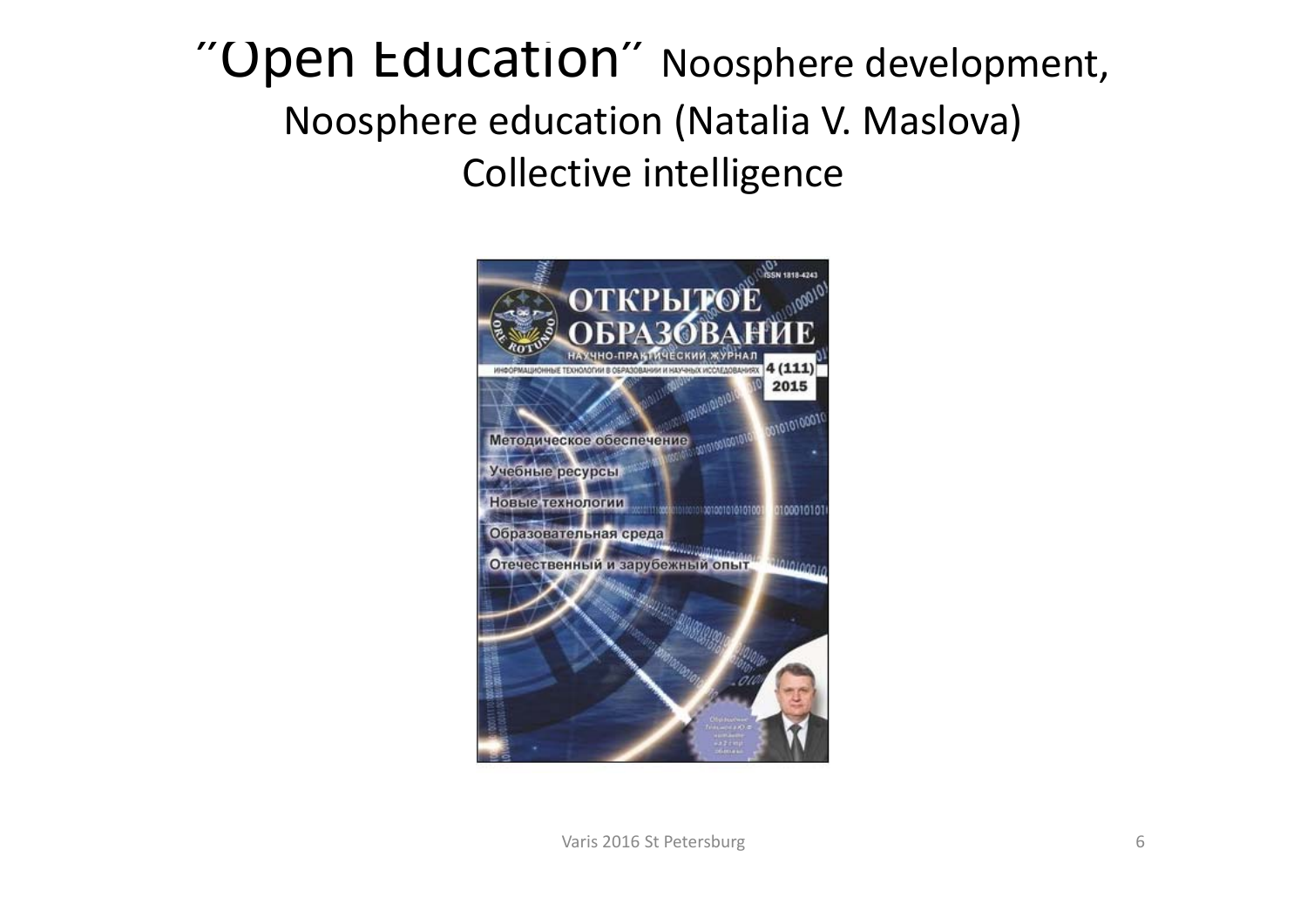# THE ROLE OF MEDIATORAND PERSONALITY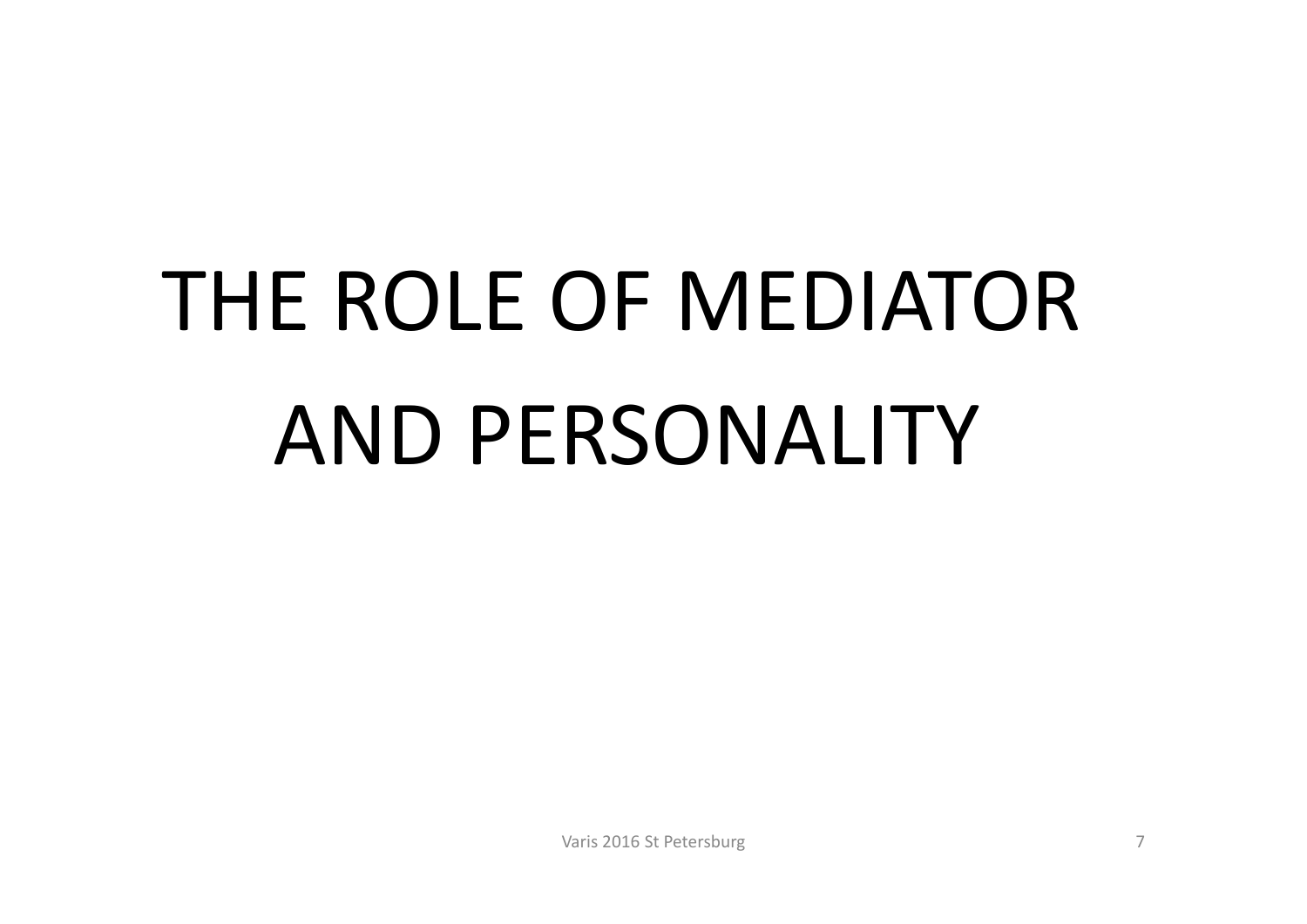### Communication and the Media

- Dewey: education and communication
- Debray: mediology would like to bring to light the function af medium in all its forms, over <sup>a</sup> long time span since the birth of writing and without becoming obsessed by today´s media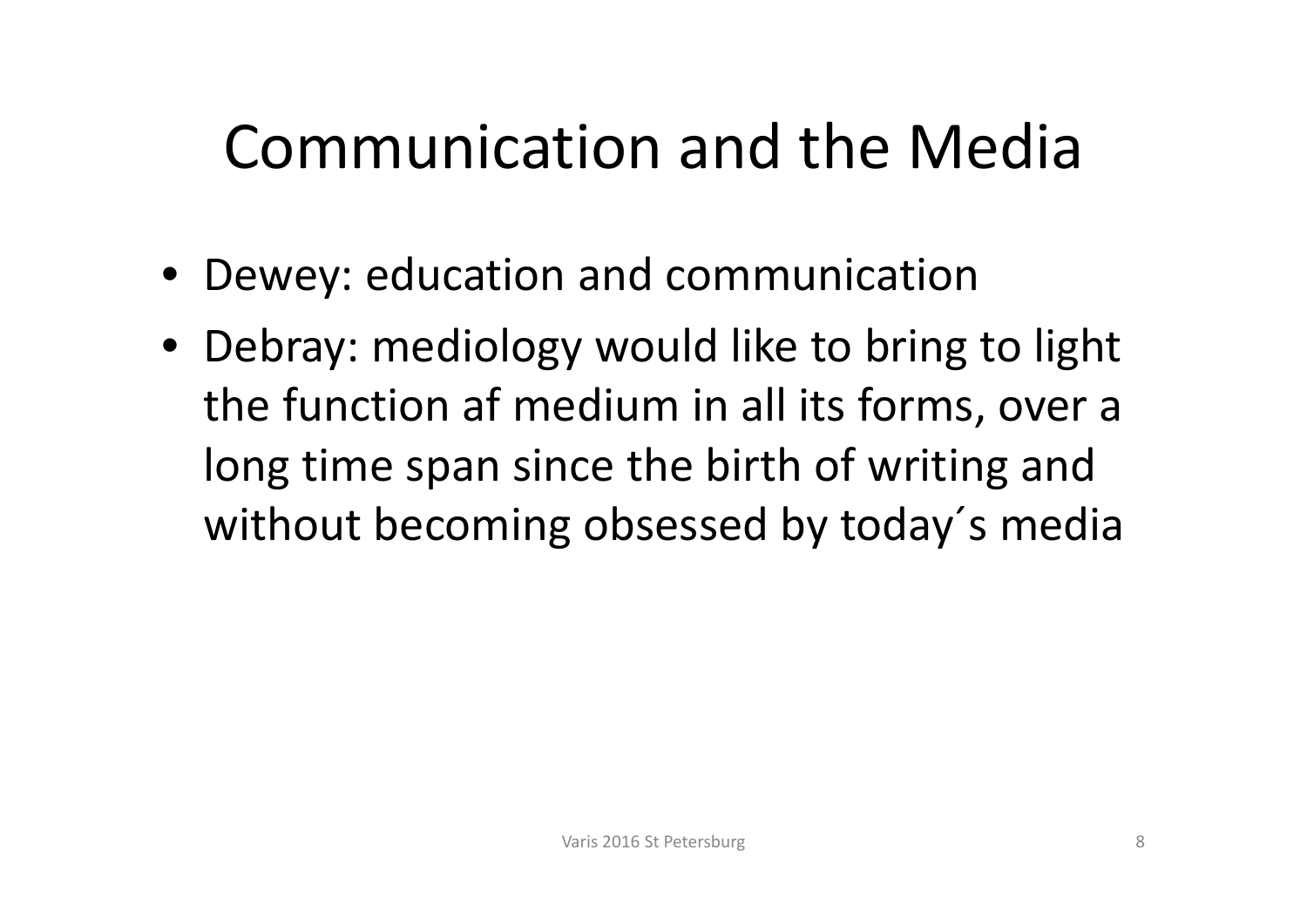### E‐learning, OER, MOOC: the role of mediation as a promoter of higher mental processes

- Reuven Feuerstein: instead of measuring <sup>a</sup> child´s acquired knowledge and intellectual skills, the ability to learn was evaluated first – intelligence was not <sup>a</sup> fixed attributed, measurable once and for all – intelligence can be taught and was in fact the ability to learn
- qualitatively good mediation
- Howard Gardner: multiple intelligences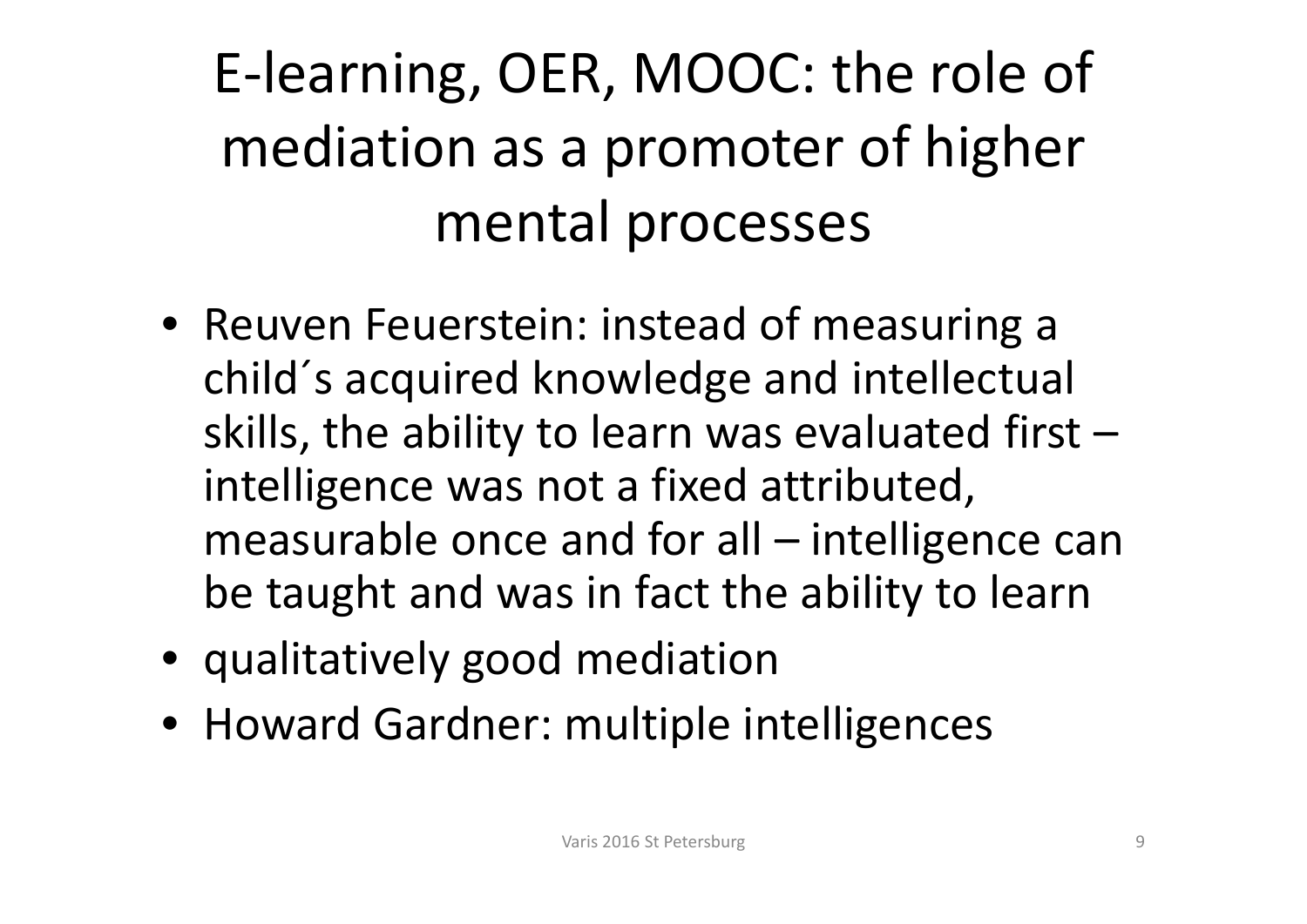## Lev Vygotsky and ITC

- the acquisition of new knowledge is dependent on previous learning, as well as the availability of instruction – the assistance of a more capable person
- lower and higher mental processes: practical intelligence including the simple use of material tools, and sociocultural process that produces more advanced and symbolic tools developed by humans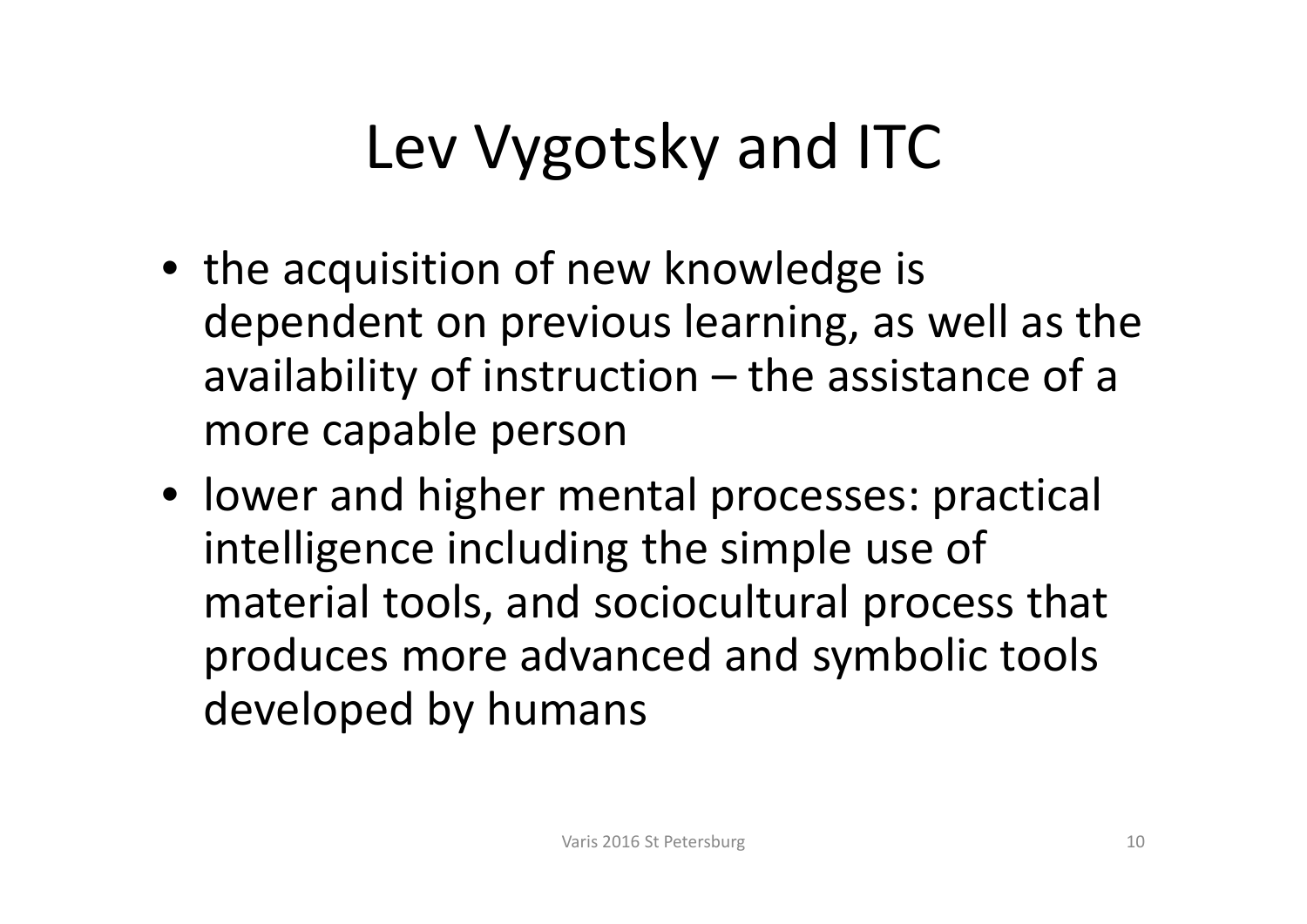### Problems and Questions Related to <sup>e</sup>‐ Learning, OER, and MOOC

- Are we concentrating too much on "lower mental processes" (Vygotsky), practical and simple tools and ignoring slower development of sociocultural processes?
- Is the technology‐push approach pushing aside the main human mediating force: the personality?
- Is New Humanism creating <sup>a</sup> genuine spirit?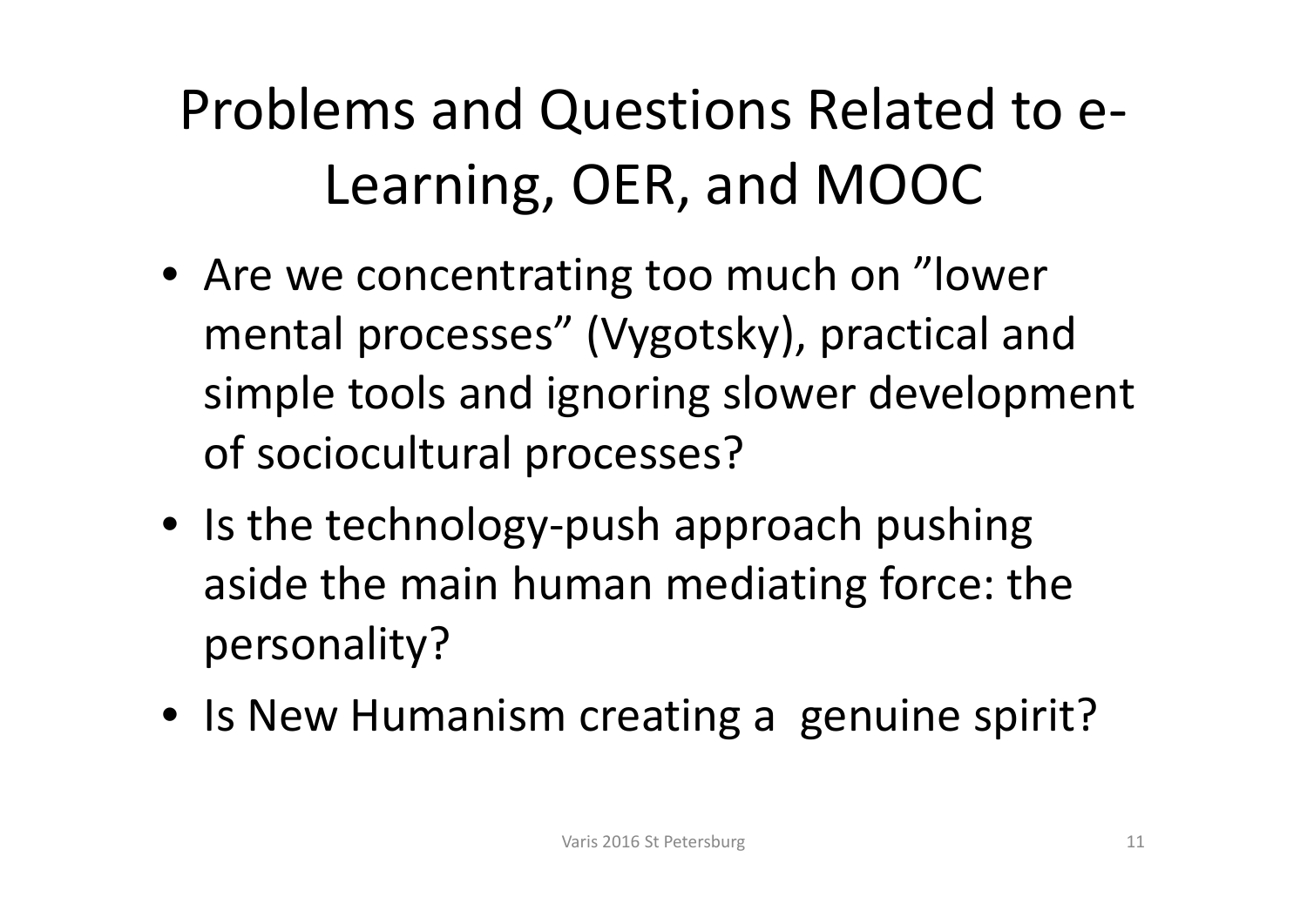## TVET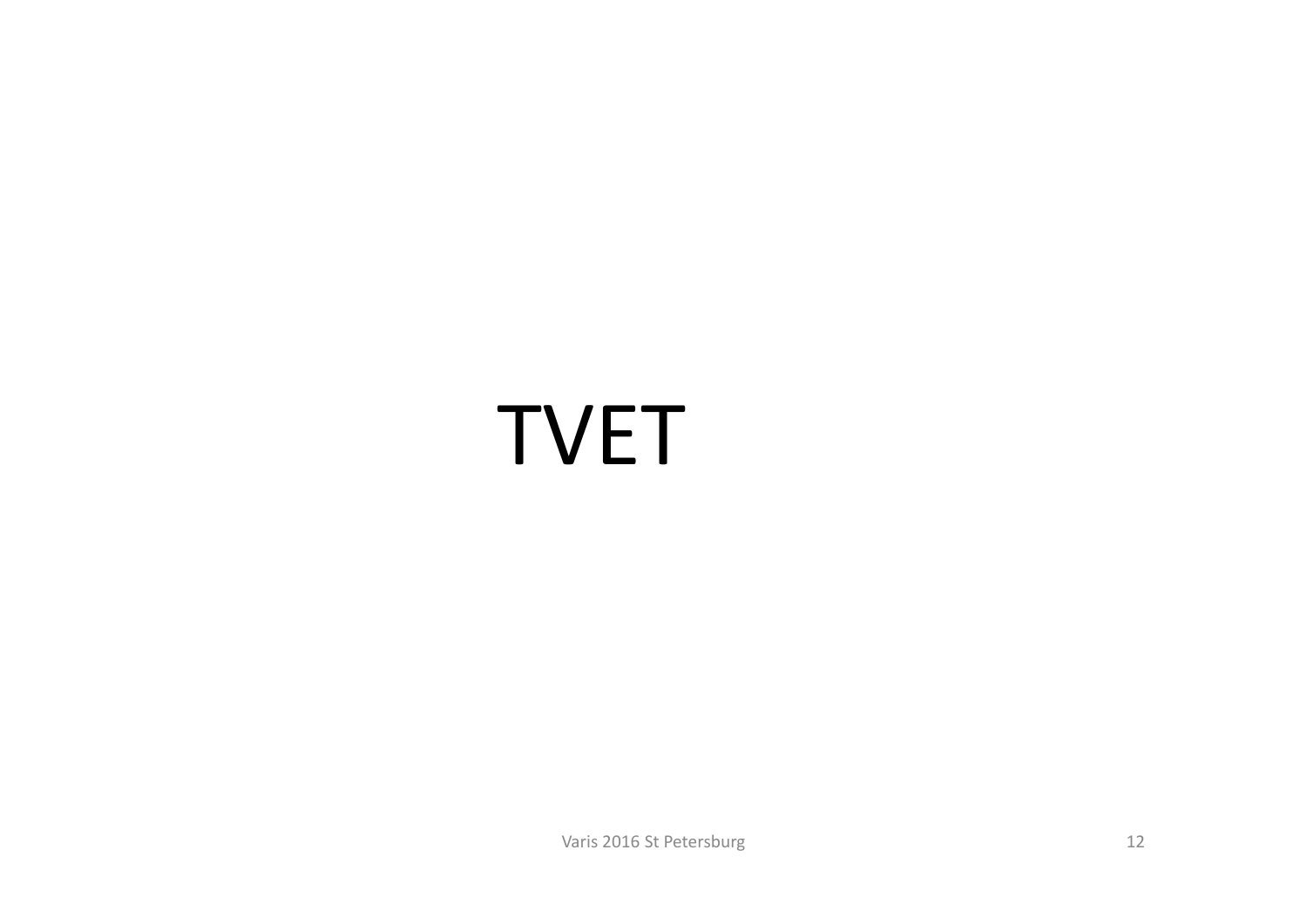### UNESCO Strategy for TVET (2016‐2021) (199 EX/6)

- Fostering youth employment and entrepreneurship
- Promoting equity and gender equality
- Facilitating transition to green economies and sustainable societies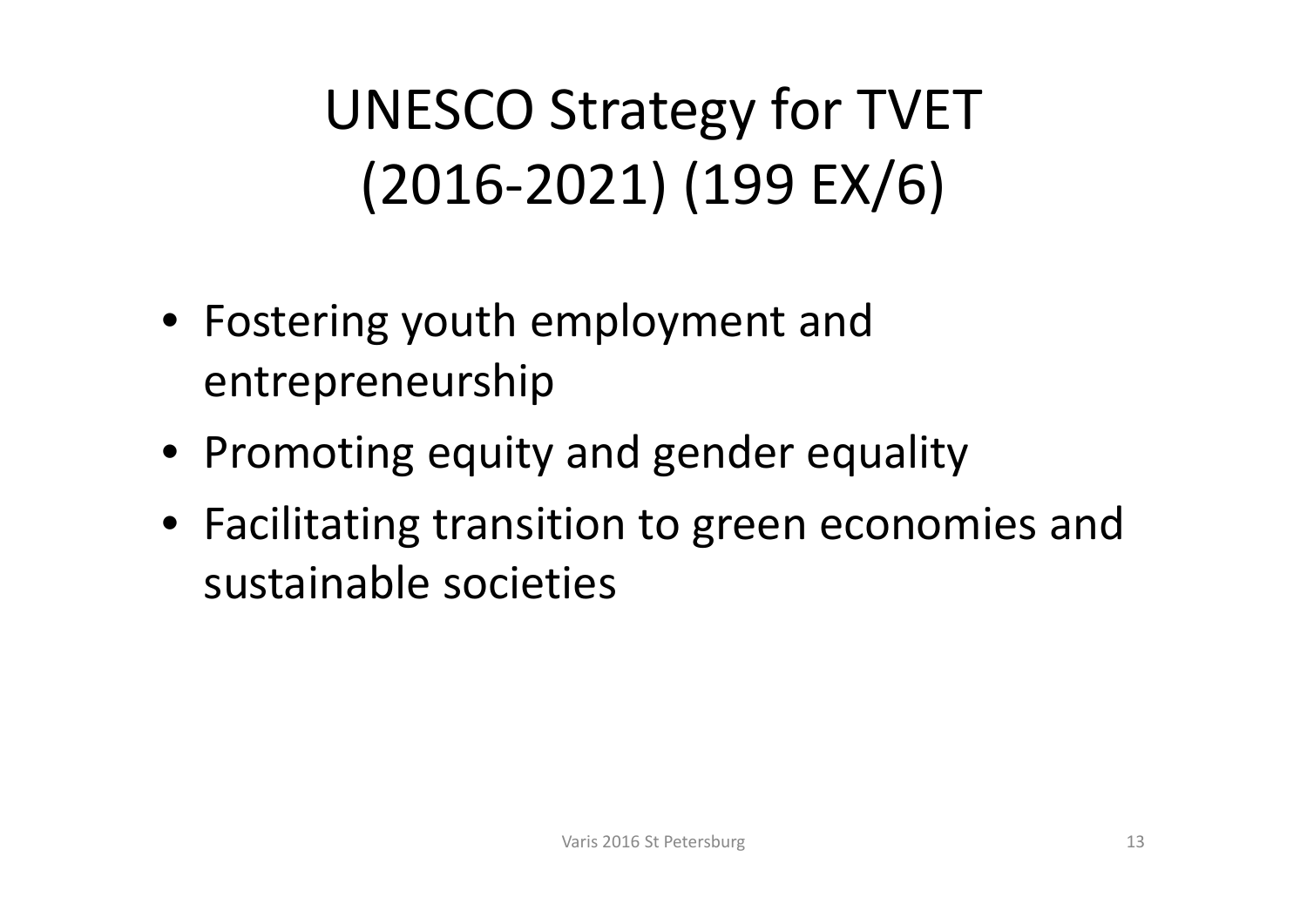### Key Trends in the Changing World of Work related to ICT and Education

- Distinction between academic and practical/vocational work becoming blurred
- Overcoming the division between liberal education and vocational training
- Move from the industrial age and information age (knowledge, innovation, imitation, stagnation) towards social age (communities) and creative age (entrepreneurship)
- Personal learning environments
- •Employment, unemployment, selfemployment
- Learning, relearning, delearning, selflearning
- Role of Media, Information and Communication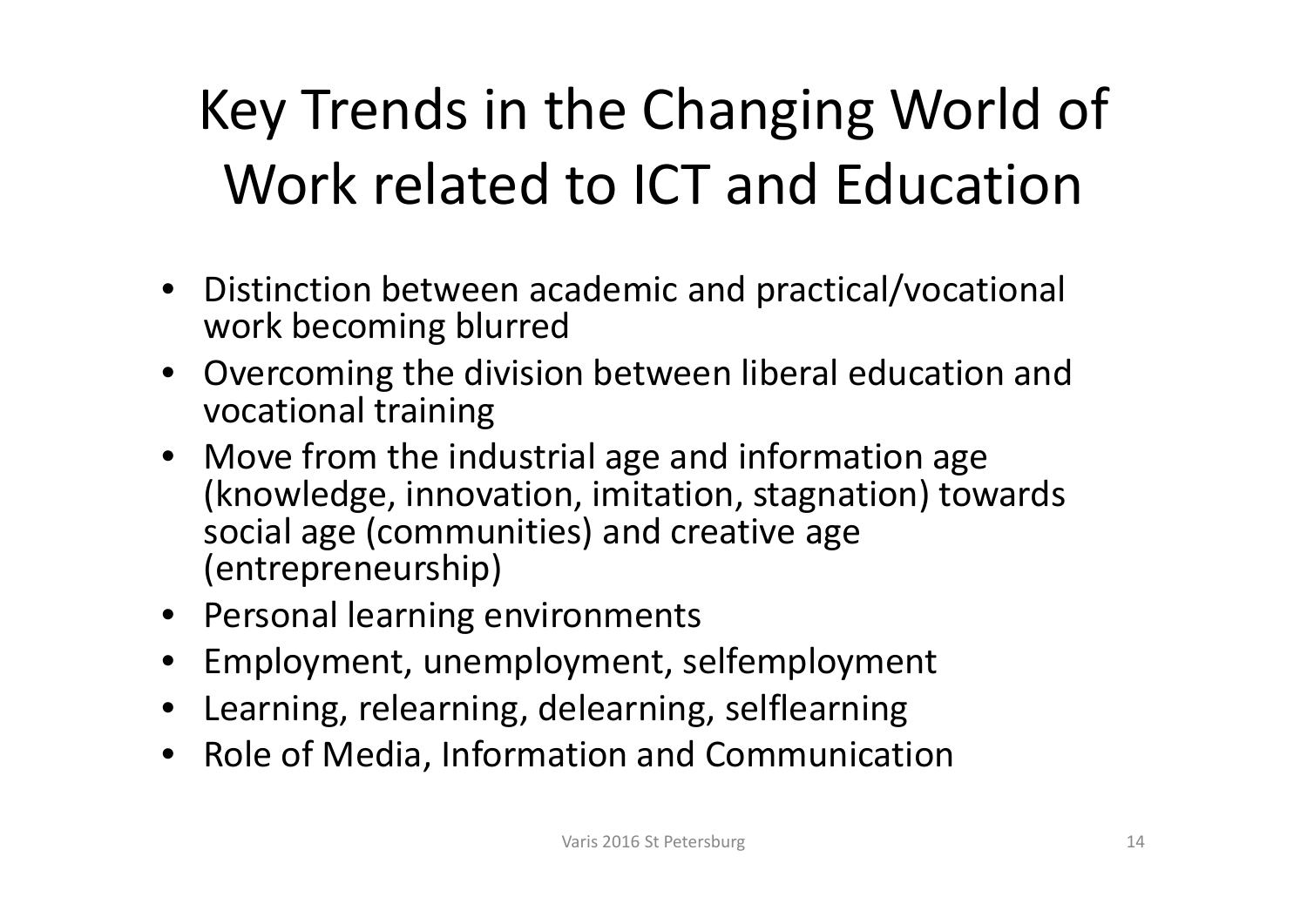## Drivers of Change (IFTF 2011: Future Work Skills 2020)

- extreme longevity
- rise of smart machines and systems
- computational world
- new media ecology
- superstructured organizations
- globally connected world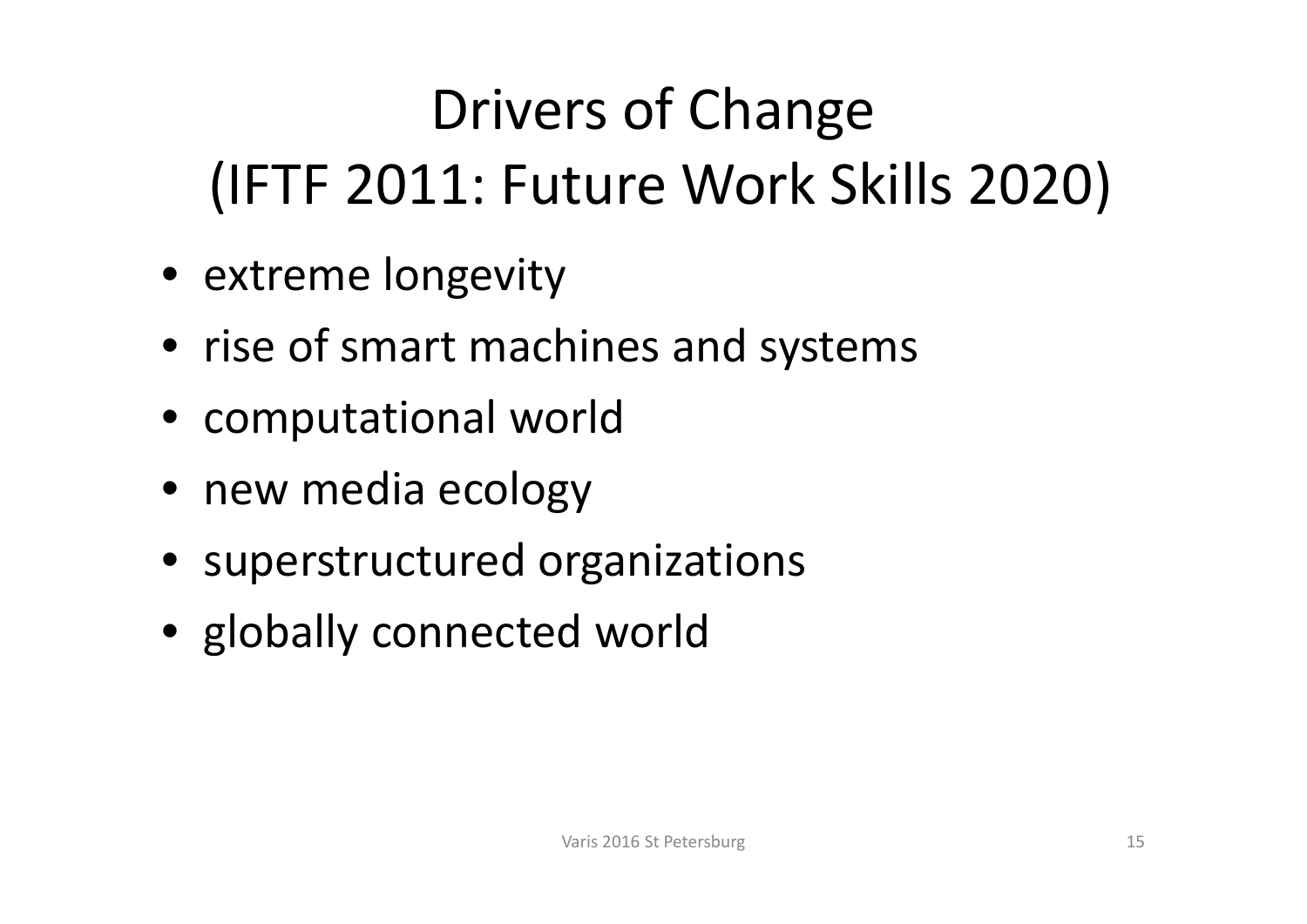### Forces Stimulating Disruption

http://www.strategicinitiatives.com

#### **Late 20th Century**

#### **Knowledge Age**

- Sense of financial wealth
- Knowledge scarcity
- High production quality
- Experts and institutions
- Research associated with universities
- Vertical knowledge integration
- Employers depend on universities to filter talent
- Graduates seek a job *Job Seekers*

#### **Early 21th CenturyAge of Disruption & Creativity**

- Sense of financial limits/stress
- Knowledge abundance
- "Good enough" production quality, immediacy
- • Individuals, groups and communities
- •**•** Distributed research and citizen scientists
- •Virtual knowledge integration
- • Employers use multiple sources to filter talent
- • Lifelong learners create value *Job and Success Makers*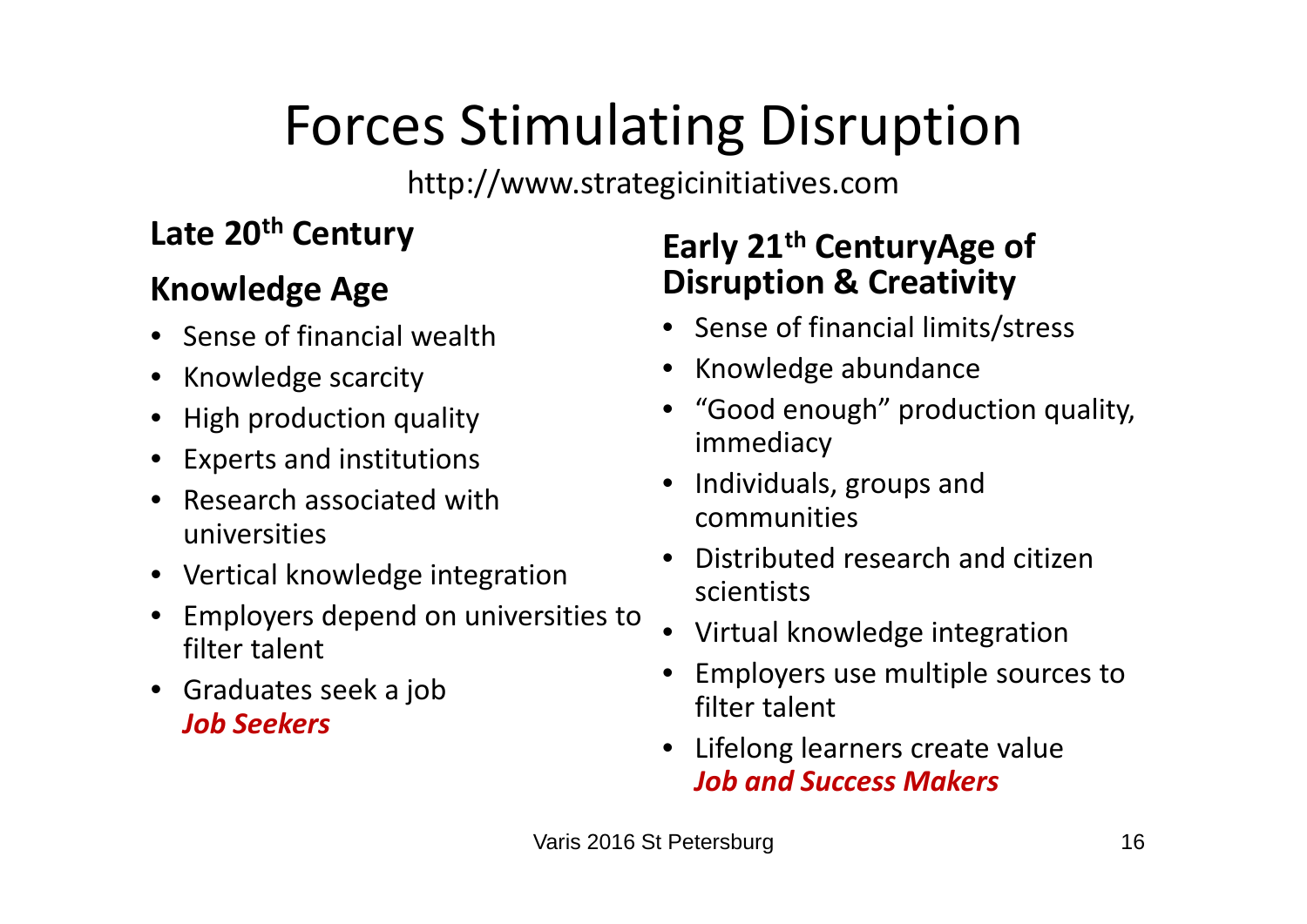### Ten Skills for the Future Workforce (source: IFTF)

- transdisciplinarity
- design mindset
- virtual collaboration
- cross-cultural competency
- new media literacy
- cognitive load management
- computational thinking
- social intelligence
- novel and adaptive thinking
- sense‐making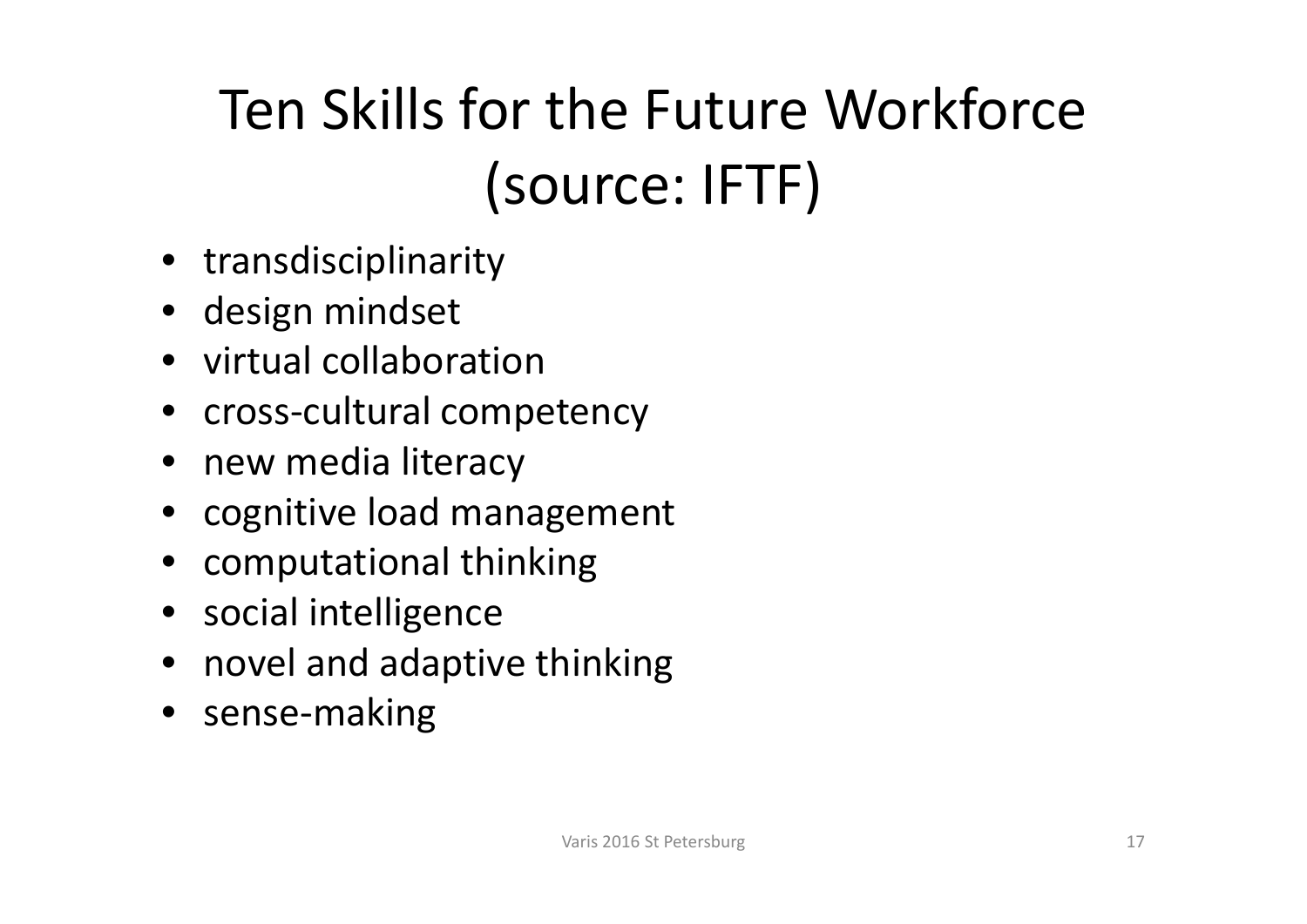### Key competences (EU)

- 1. Communication in the mother tongue
- 2. Communication in foreign languages
- • 3. Mathematical competence and basic competences in science and technology
- 4. Digital competence
- 5. Learning to learn
- $\bullet$ 6. Social and civic competences
- 7. Sense of initiative and entrepreneurship
- 8. Cultural awareness and expression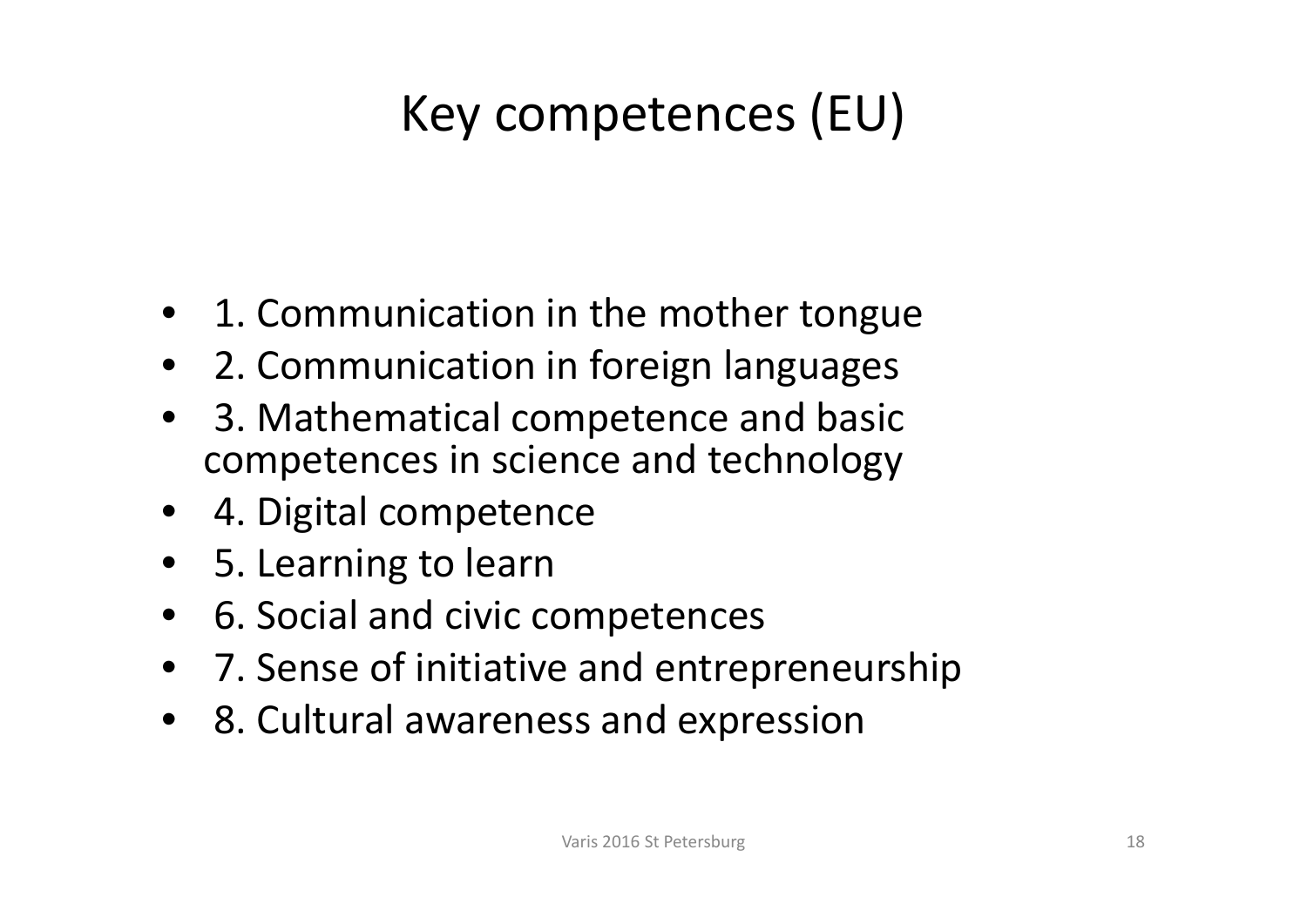### Entrepreneurship and Innovation as the Defining Competences

(Strategic Initiatives Inc.)

- $\bullet$  It all begins with pervasive, perpetual connectivity and engagement, enabled by ICT (**Media literacy is key**; it builds capacity for continuous human development and enables the role of continuous mentor. ICT and media literacy make knowledge and learning abundant, not scarce.)
- Pervasive ICT enables entrepreneurship for everyone
- •• In the 20<sup>th</sup> Century and earlier, a number of learning pathways were key to success
- In the 21<sup>st</sup> Century, economies have been unable to create sufficient jobs to keep pace with population growth ‐True in developed and developing countries
- A new ethos is required turning young people into "job/success makers"
- Soul, spirit, and skill (Head, heart, and hand)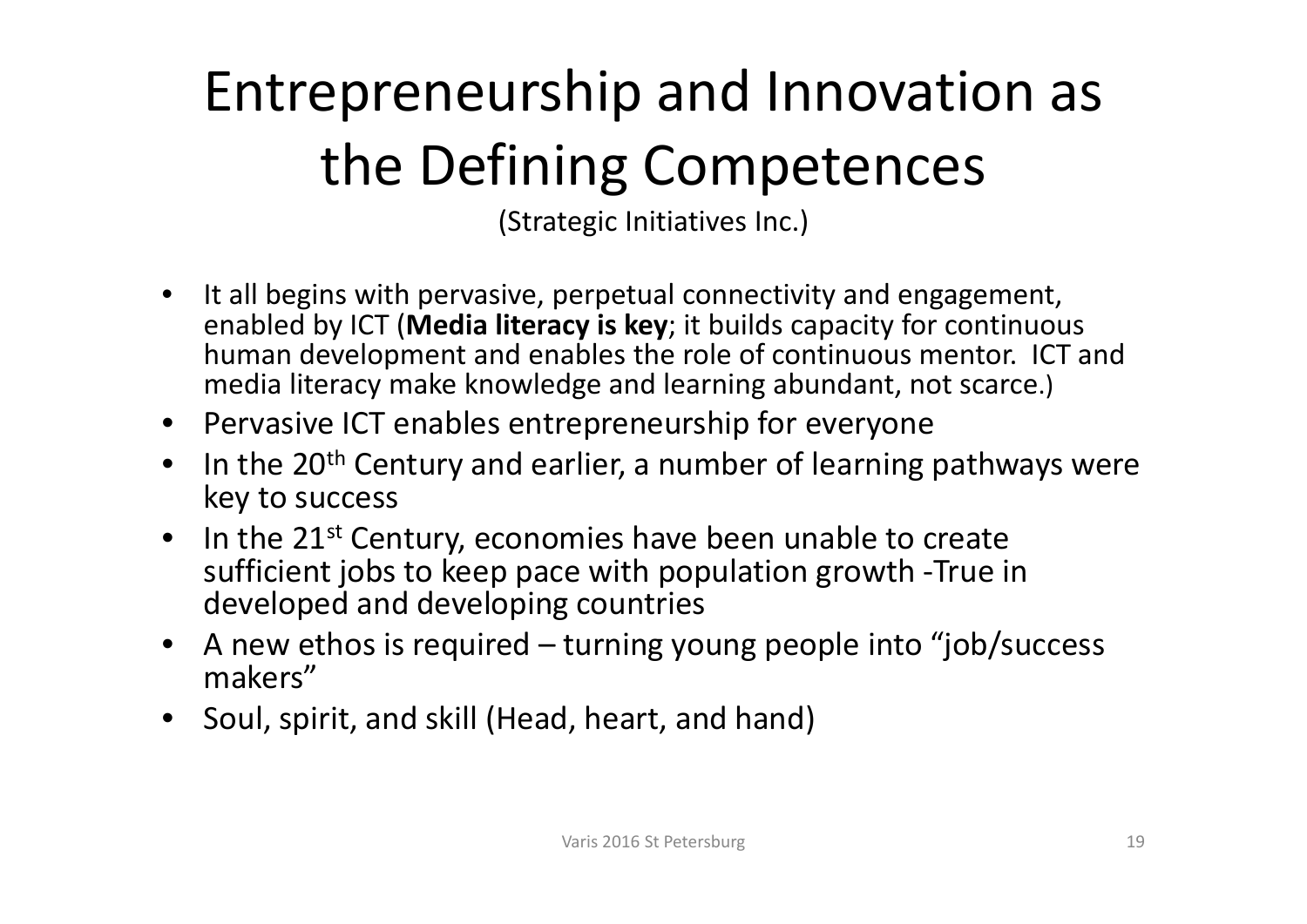# TECHNOLOGY ENHANCEDAND BLENDED LEARNING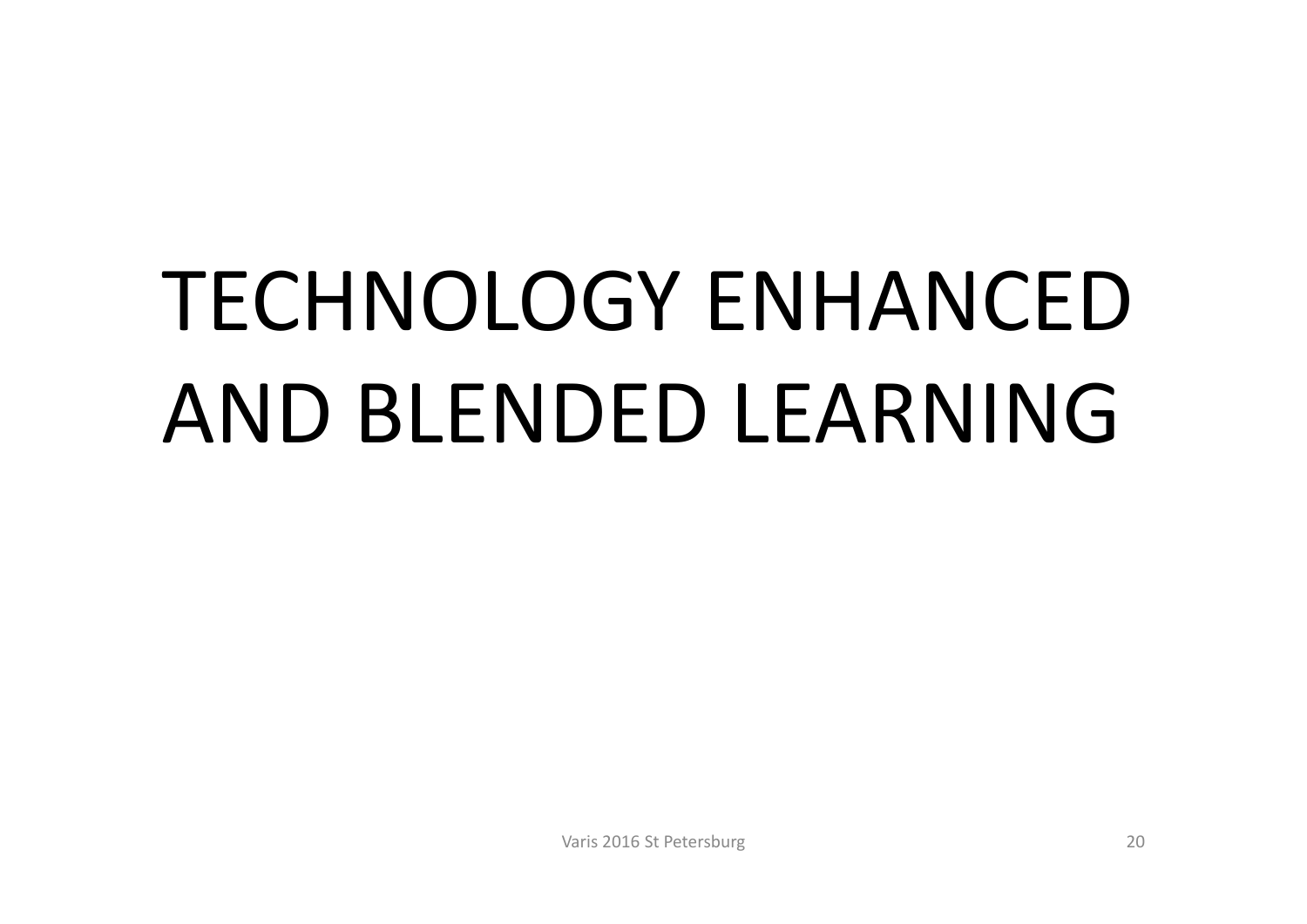Finland: Strategy 2015 Knowledge and Education

- New pedagogical approaches
- Dialogue between educational institutions and working life
- New learning environments and digital materials
- Reform of vocational upper secondary education: learning in the workplace
- Cooperation between the upper secondary level and higher education will be increased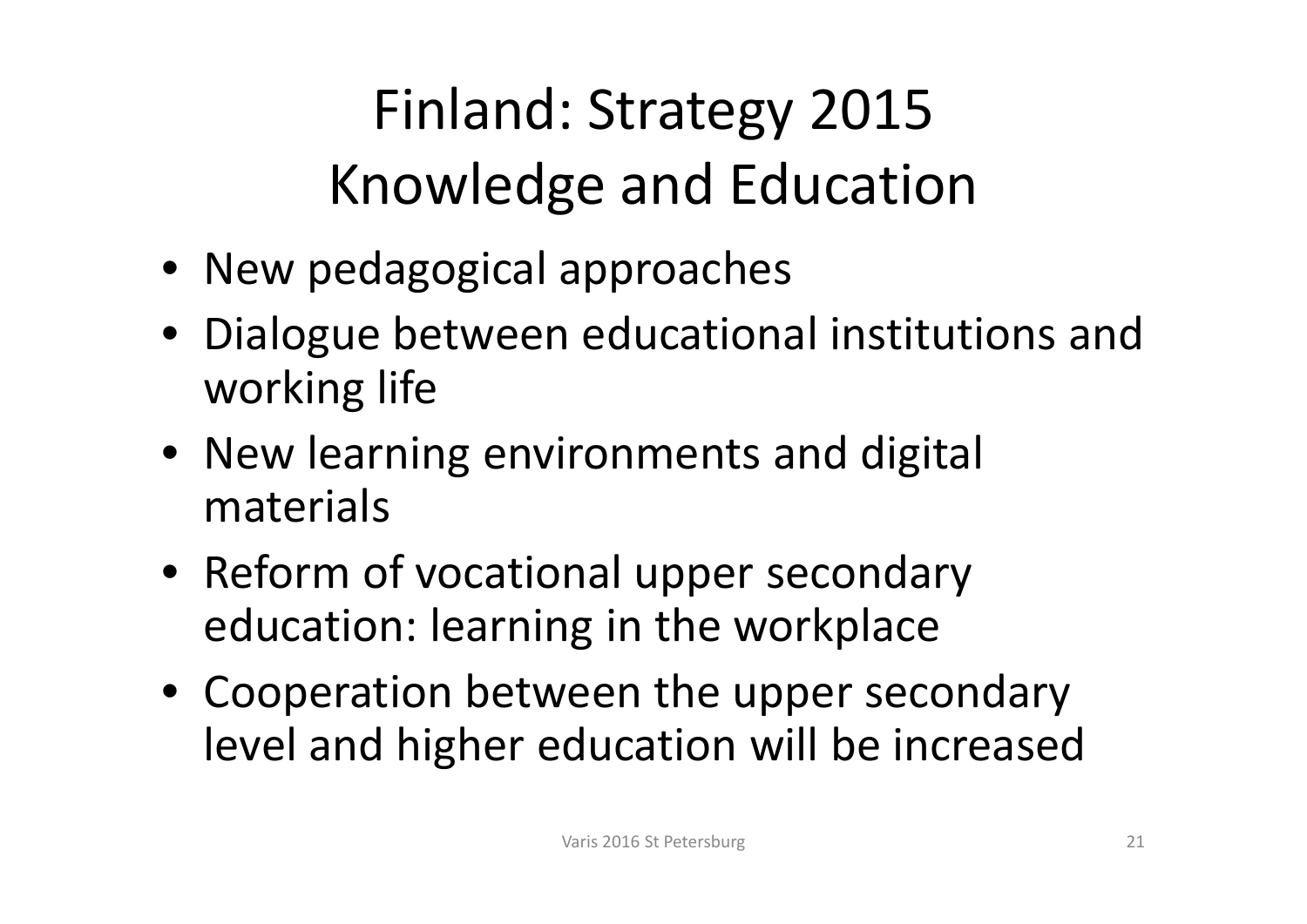### **Blended learning Methods**

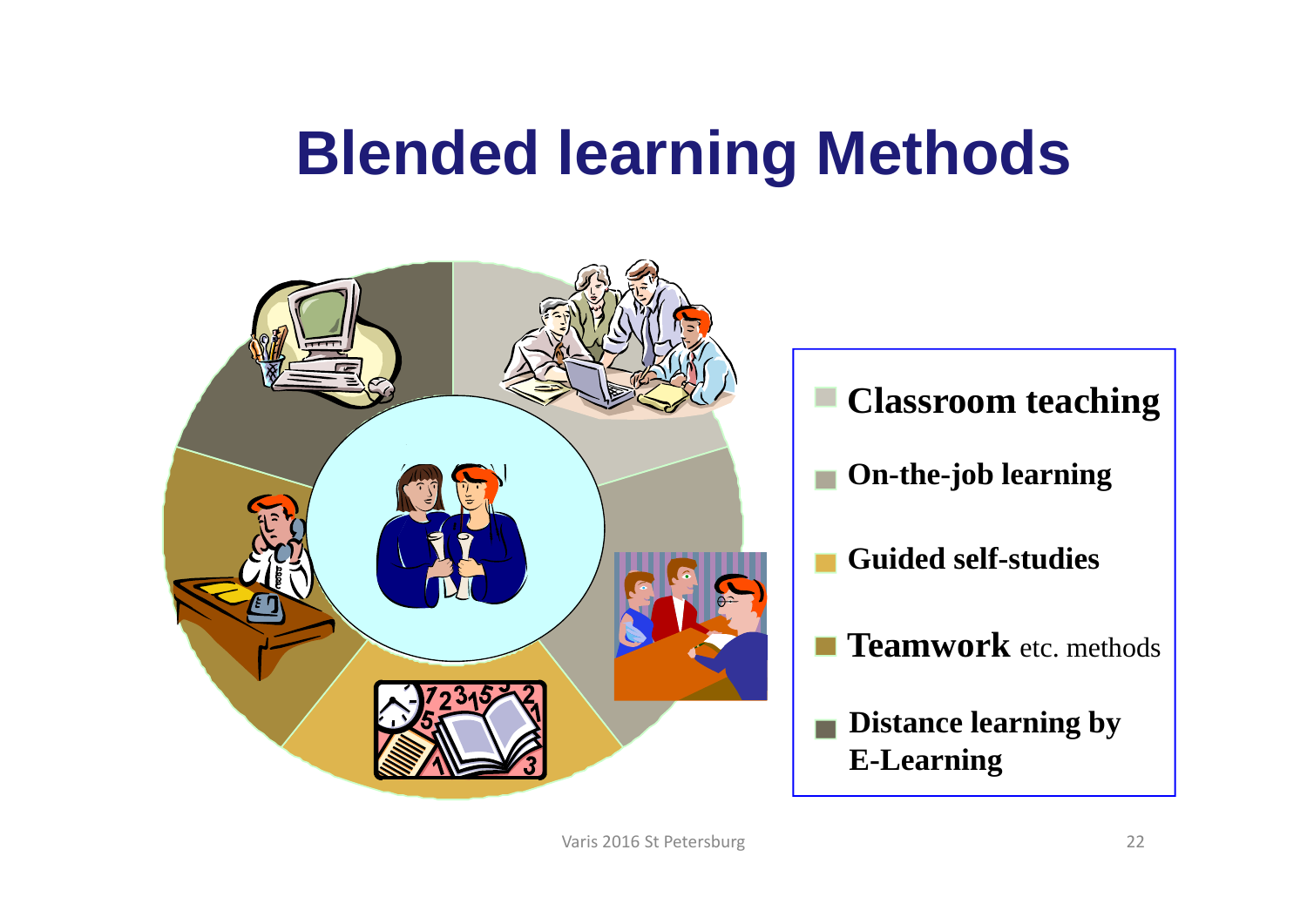**Trends in Technology enhanced learning** Hybrid Personal Learning Environment (HPLE)

| <b>Informal Learning</b>   | Free-Choice Learning<br>Environments             | <b>PLE</b>                     | <b>HPLE</b>                 |
|----------------------------|--------------------------------------------------|--------------------------------|-----------------------------|
| <b>Non-Formal Learning</b> | <b>Educational Programs</b>                      | Non-Formal Blended<br>Learning | <b>Open Courseware</b>      |
| <b>Formal Learning</b>     | <b>Formal Educational</b><br><b>Institutions</b> | <b>Formal Blended Learning</b> | e-Learning                  |
|                            | <b>Physical Environments</b>                     | <b>Hybrid Environments</b>     | <b>Digital Environments</b> |



Didactical Training and Educational Consulting

www.didactec.fi

Varis 2016 St Petersburg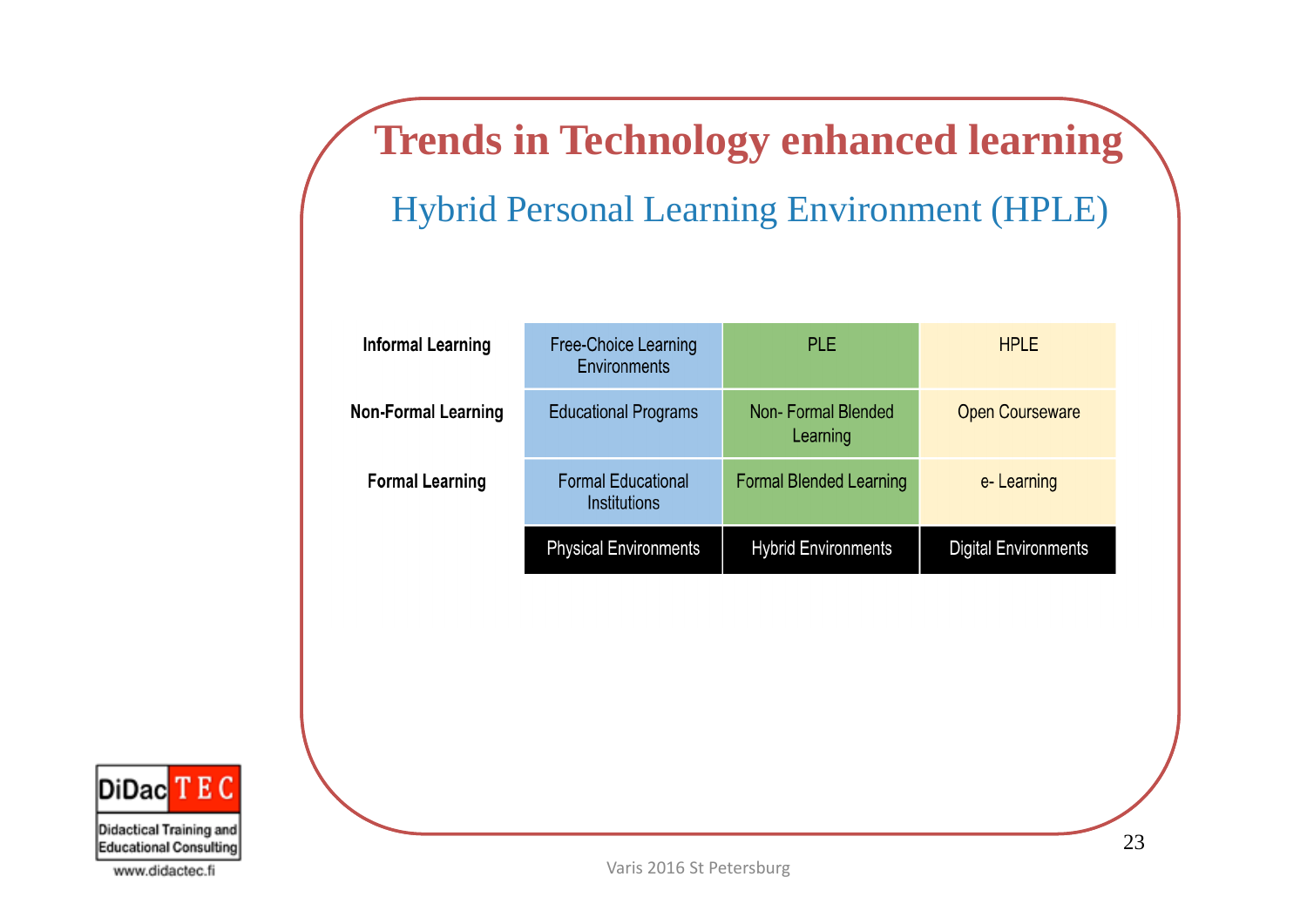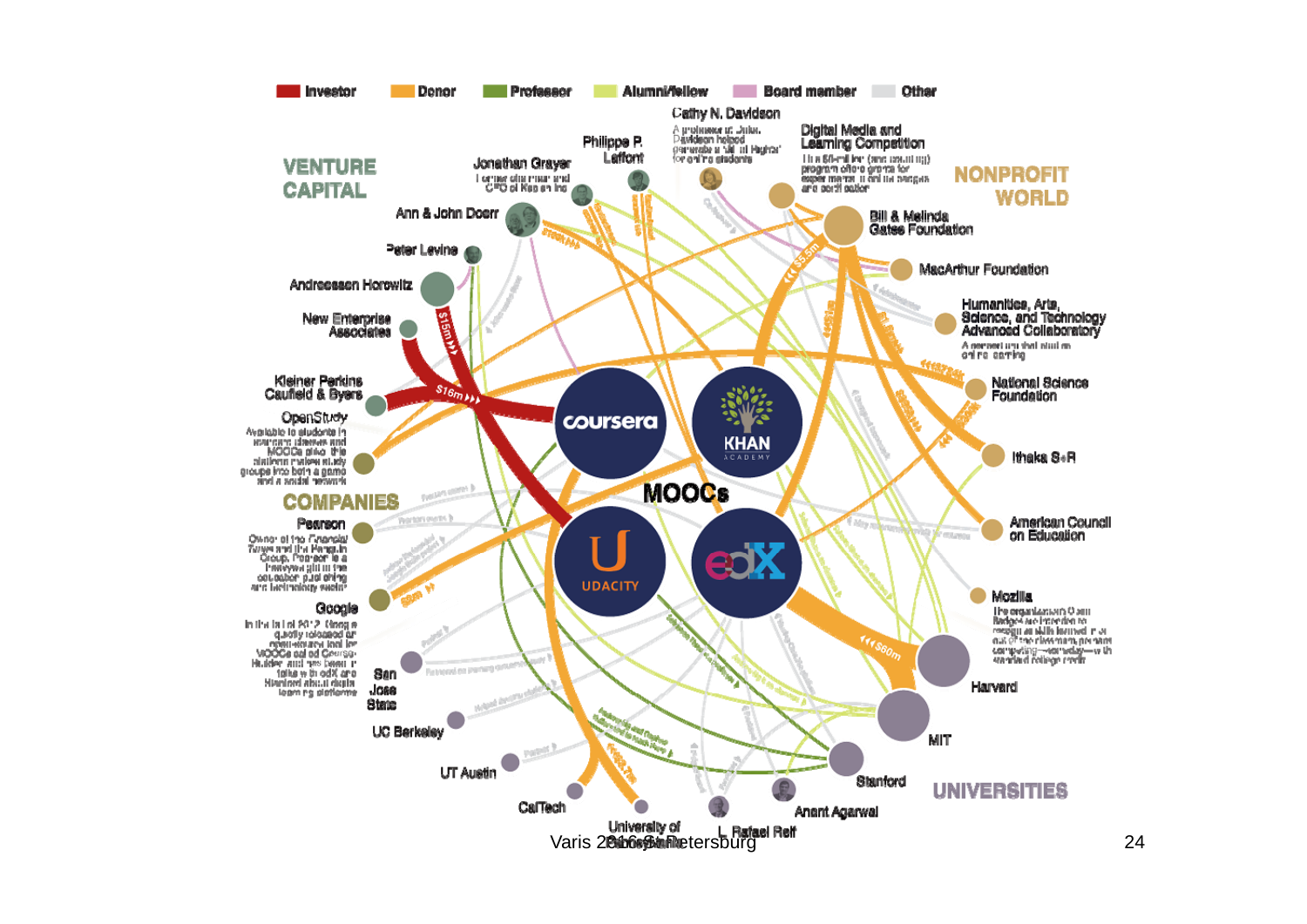### **Conflicting perspectives on MOOCs divide education communities**

- Elite institutions in The Academy, primarily leading US universities, are widely engaging enthusiastically in MOOCs by lending brand, content, funds, staff, badging and policy support.
- Smaller or less prestigious institutions have not so far engaged strongly with MOOCs, either through lack of appetite, lack of capacity, or lack of opportunity.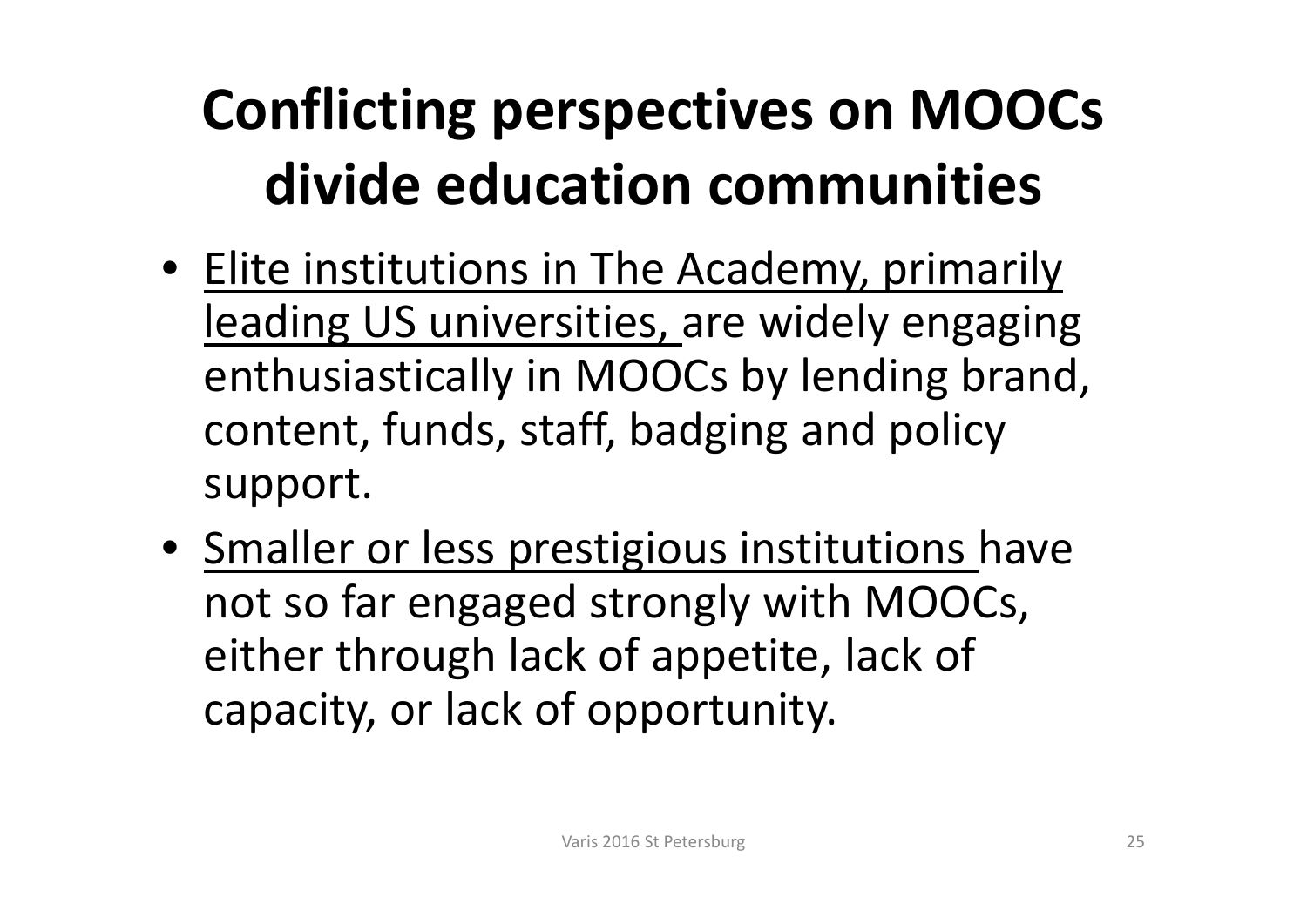### Open Questions

- Training for new skills may be fast but education for deeper competences is always slow
- Who determines what type and level of knowledge is needed?
- Employability?
- What new competences are needed for Noosphere Education and New Humanism?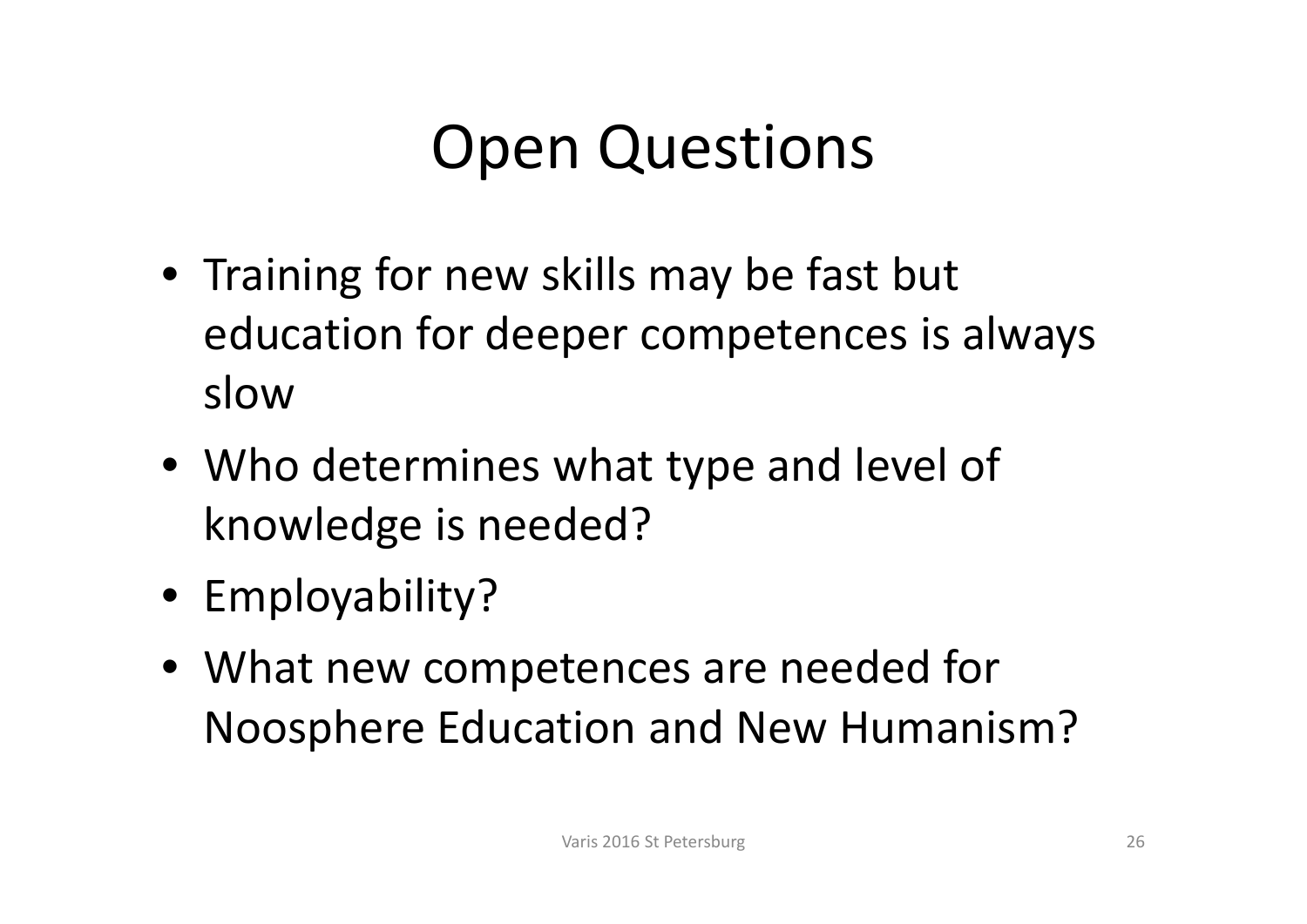# CHALLENGES OF "NEW HUMANISM"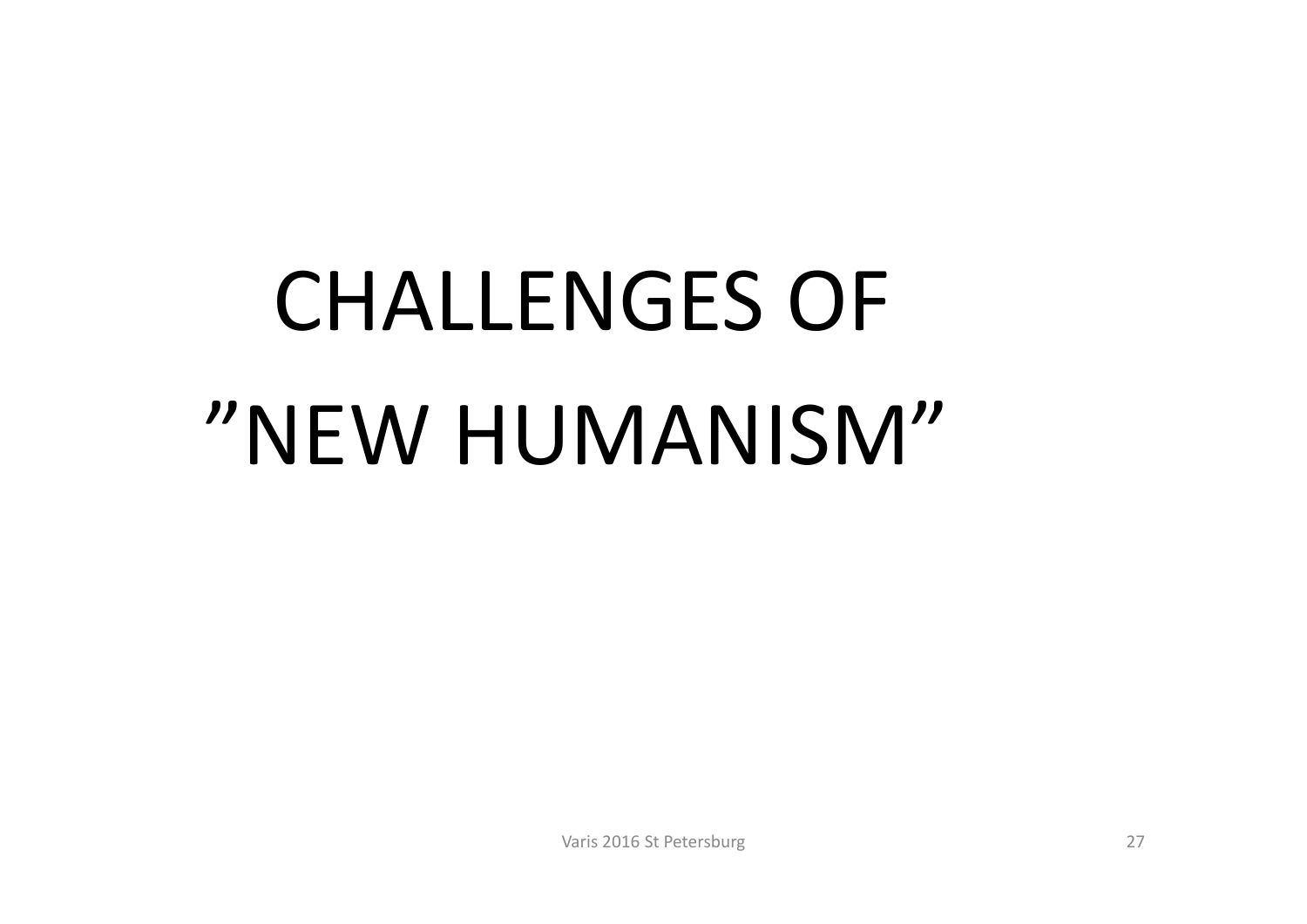### UNESCO DG Irina Bokova: New Humanism (2010 ‐)

- Not only theoretical but also practical
- New humanism in the global society must prioritise <sup>a</sup> new sense of respect for multiplicity and cultural diversity and must support media development with the goal of consolidating the new culture of peace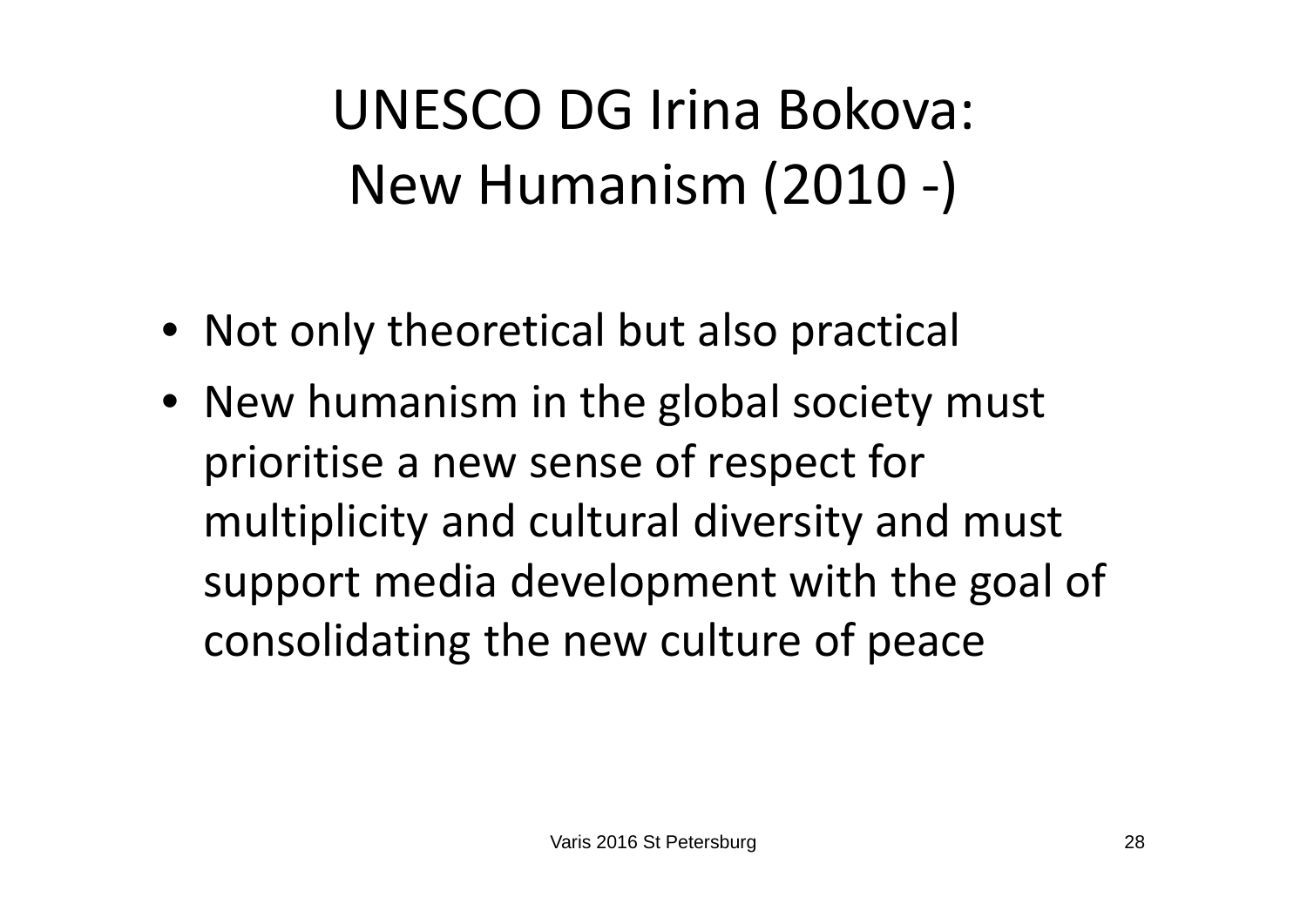### **New humanistic awareness**

http://iite.unesco.org/publications/3214678/

#### **NEW HUMANISM**

- Human being over technology
- Critical to technology
- Autonomy over global communication
- Diversity
- Universal rights and responsibilities

#### **OLD HUMANISM**

- Human being over theology
- Critical to classic texts
- Discovery of self
- New world
- Cosmopolitanism